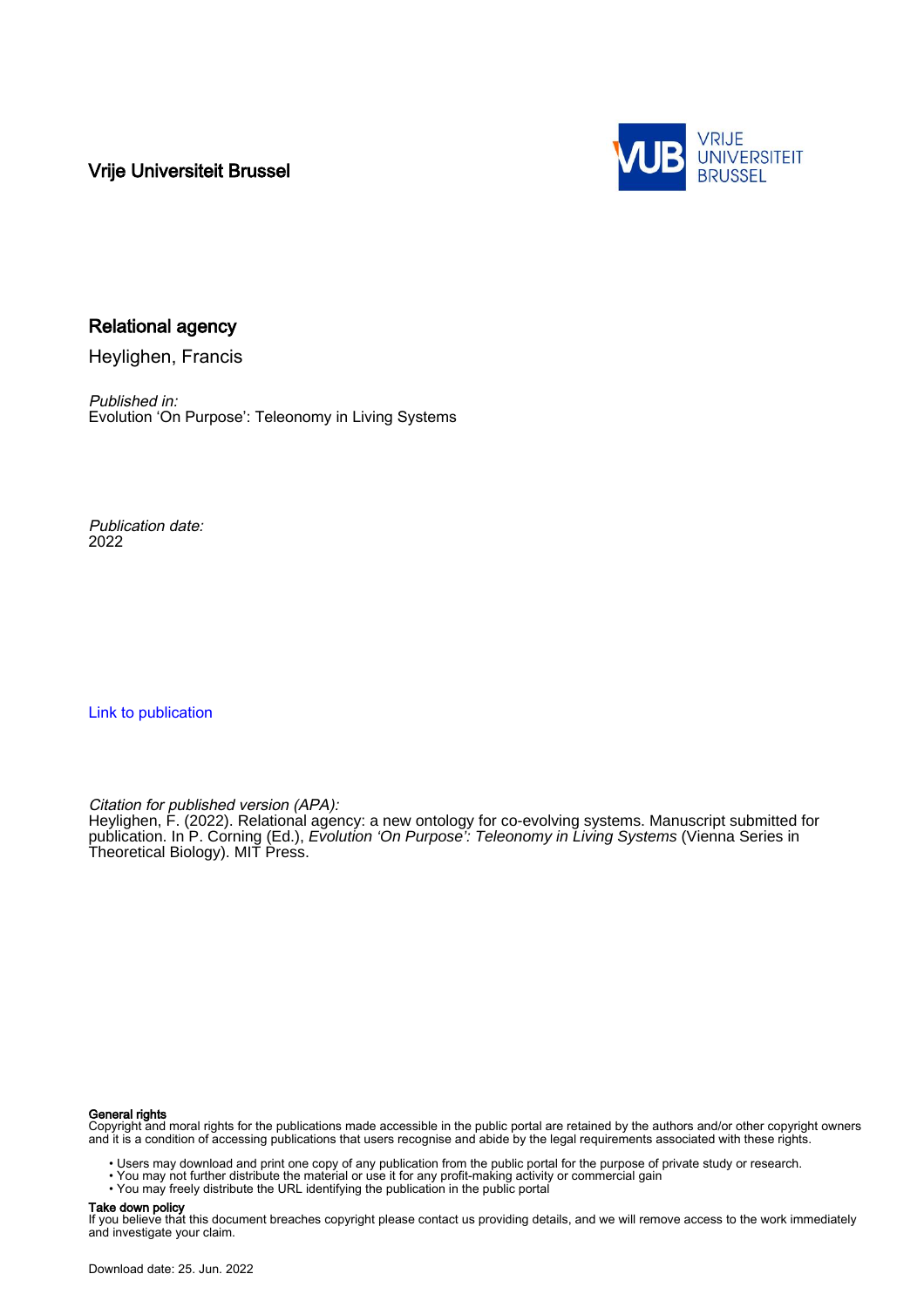# **Relational agency: a new ontology for co-evolving systems**

# *Francis Heylighen Center Leo Apostel Vrije Universiteit Brussel*

**Abstract**: A wide variety of approaches and mechanisms have been proposed to "extend" the neo-Darwinist theory of evolution, including self-organization, symbiogenesis, teleonomy, systems biology and niche construction. These extensions share a focus on agents, networks and processes rather than on independent, static units, such as genes. To develop a new evolutionary synthesis, we therefore need to replace the traditional object-based ontology by one that is here called "relational agency". The paper sketches the history of both object-based and relational worldviews, going back to their roots in animism and Greek philosophy. It then introduces the basic concepts of the relational agency model: condition-action rules, challenges, agents, reaction networks and chemical organizations. These are illustrated with examples of self-contained ecosystems, genes and cells. The fundamental evolutionary mechanism is that agencies and reactions mutually adapt so as to form a selfmaintaining organization, in which everything consumed by one process is produced again by one or more other processes. Such autonomous organization defines a higher-level agency, which will similarly adapt, and thus become embedded in a network of relationships with other agencies.

#### **Introduction**

The dominant paradigm in biology since about the mid-twentieth century has been neo-Darwinism—also known as the "modern synthesis" of Darwinian evolution with genetics (Mayr and Provine 1980). It assumes that all features of living systems can be explained by evolution at the level of the genes. More precisely, the theory reduces evolution to changes in the frequency of certain genes in the population under the influence of natural selection. Selection is here understood as the differential reproduction of organisms depending on how well their genetic program is adapted to the environment in which they live. In other words, the environment imposes a "selective pressure" or "force of natural selection" that increases the frequency of alleles that confer higher fitness, while reducing the frequency of the others. From the neo-Darwinian perspective, the only additional mechanism needed to explain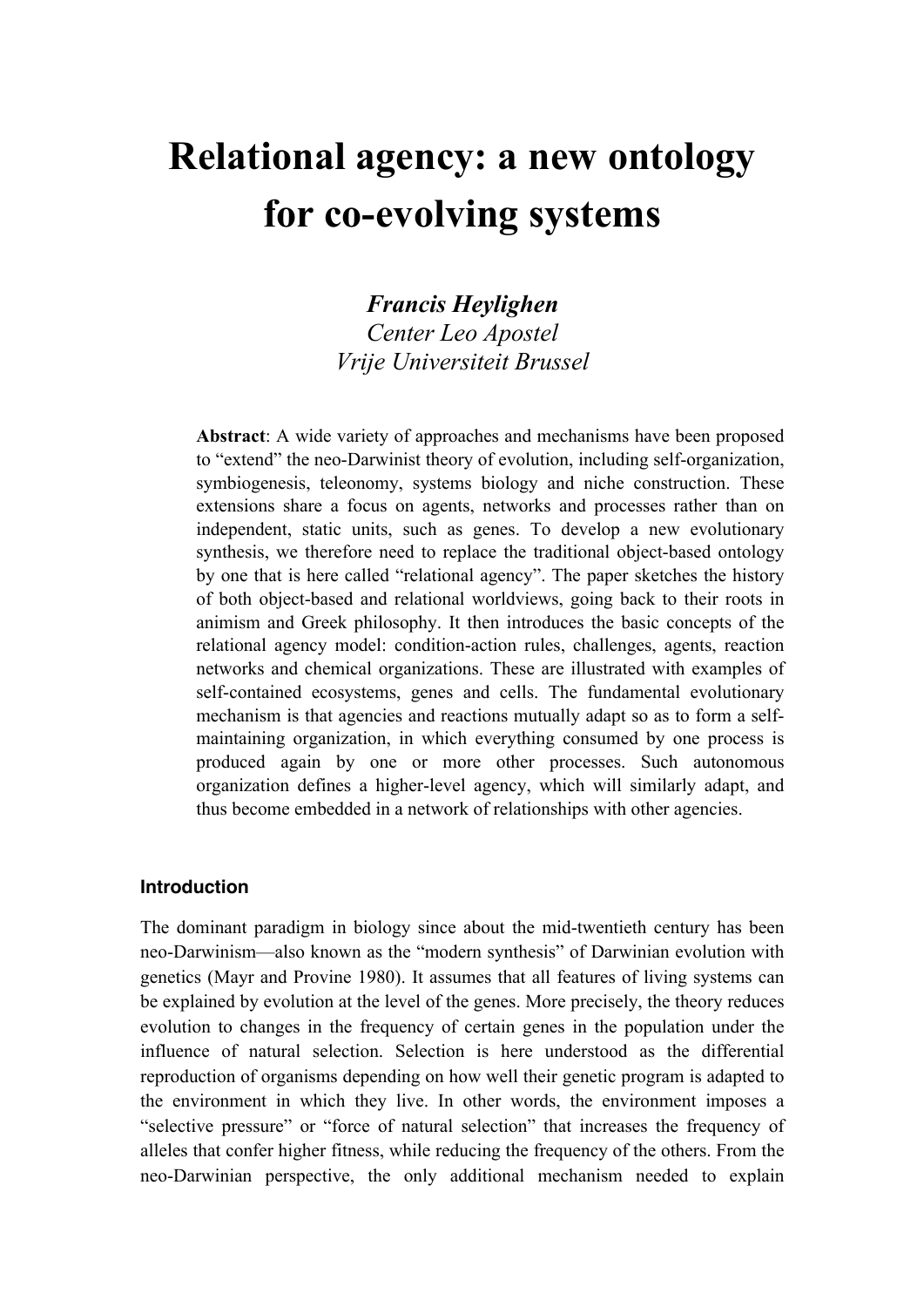evolution is random variation that creates new, potentially fitter genes, from which the best ones can then be selected, in an on-going process that generates organisms that are ever better adapted to their environment.

Neo-Darwinism has been very successful in proposing a simple, clear and explicit mechanism that can explain a wide range of biological phenomena, many of which seemed difficult to explain otherwise—such as the precarious balance between selfish and cooperative behaviors (Dawkins 2006). However, over the last decades its assumptions have drawn increasing criticism for being too reductionist, and in particular for neglecting a wide range of phenomena characterized by complex interactions. These interactions take place at, and in between, different levels of complexity, including molecules, genes, organelles, cells, tissues, organs, organisms, groups, ecosystems and physical environments. Of these, neo-Darwinism only really focuses on genes and environments, while at best acknowledging the importance of organisms as the phenotypes, or gene-carrying "vehicles", that mediate between the two (Dawkins 2006).

A wide variety of approaches have tried to complement or "extend" the evolutionary synthesis with some of these more complex processes (Fábregas-Tejeda and Vergara-Silva 2018a; Laland et al. 2015; Pigliucci and Müller 2010). There are too many of those to review in the space of this introductory section, so I will here just list the most influential ones.

*Self-organization* is a mechanism that explains how complex organization can emerge from local interactions without need for selection by the environment (Ashby 1962; Camazine et al. 2003; Heylighen 2001; Kauffman 1993). *Systems biology* is an approach that focuses on the complex network of reactions, pathways and cycles necessary to maintain a living system's metabolism (Palsson 2015)*. Co-evolution* is the idea that the environment of an organism mostly consists of other organisms, each of which is adapting to the changes occurring in the others. Thus, they are pushing each other to evolve further and further. *Synergy* is the idea that the resulting relations between organisms are not just competitive, but that they can be mutually beneficial, creating selection for synergetic relationships (Corning 2003). *Symbiogenesis* is the formation of more complex organisms by the merging of independently evolved organisms that have developed some form of synergy (Agafonov, Negrobov, and Igamberdiev 2021). *Niche construction* notes that organisms are not just adapting to a pre-existing environment, but that they themselves change the environment in which they live, thus affecting their own selection (K. N. Laland, Matthews, and Feldman 2016). *Teleonomy* refers to the observation that development and behavior of organisms is not just passively reacting to the environment, but actively directed towards remote goals, by compensating for perturbations that otherwise would make the system deviate from these goals (Mayr 1974; P. A. Corning 2022). *Evo-devo* is an approach that focuses on how the ontogenetic development of embryos into complex organisms both constrains and enables the organic forms that can evolve on the genetic level (Fábregas-Tejeda and Vergara-Silva 2018b; Müller 2007). *Multi-level selection* notes that selection takes place not only at the level of genes, but also at the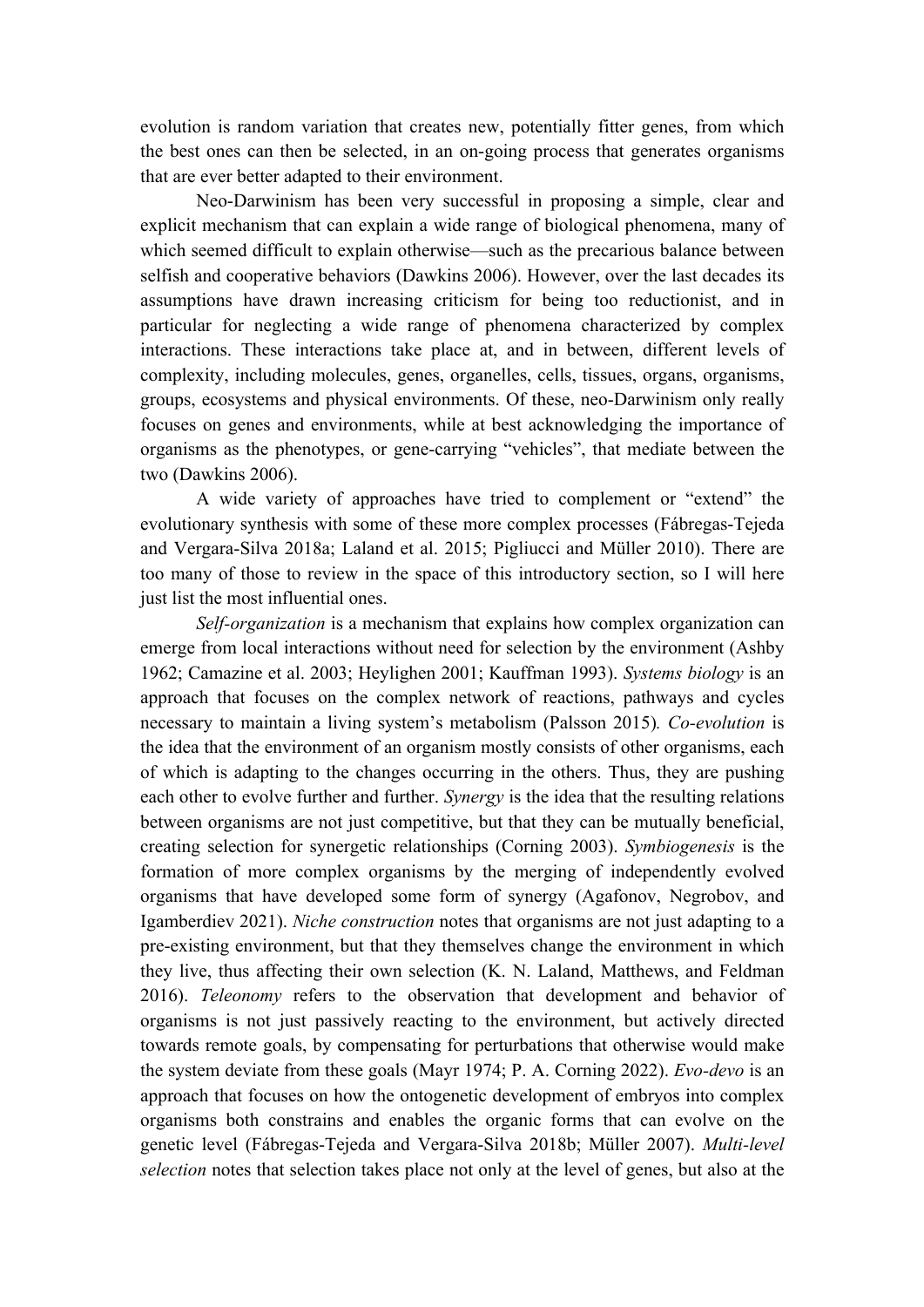levels of cells, colonies, multicellular organisms and groups of organisms (Okasha 2005; Wilson 1997). The theory of *major evolutionary transitions* tries to understand how cooperative interactions between systems at one level, such as cells, can give rise to the emergence of a collective system at a higher level, such as a multicellular organism (Maynard Smith and Szathmáry 1997; West et al. 2015).

While seemingly disparate, there are two assumptions these different approaches have in common. First, they are *relational* (Heylighen 1990; Marmodoro and Yates 2016). Instead of reducing biological systems to independent units, such as genes or individuals, they investigate how these units interact and thus form part of a network of interdependencies that may give rise to a higher-order system. Second, they emphasize autonomous action or *agency*. Instead of seeing organisms as passively undergoing the forces of natural selection, they investigate how systems and processes actively seek or produce fit, synergetic arrangements, while counteracting environmental influences that push them away from these preferred states. Putting the two assumptions together leads me to formulate a new, synthetic perspective that I will call *relational agency*. Simply put, this is an approach that sees the world as a network of interacting agencies rather than a collection of independent objects subjected to external forces. In the remainder of this paper, I will try to formulate some foundational concepts and principles for this worldview.

Yet, to really understand the revolutionary implications of this perspective, we first need to distinguish it from the more traditional object-based worldview, whose ontology Walsh has summarized as "objectcy" (Walsh 2018). This ontology is implicit not only in neo-Darwinism, but in most modern scientific theories. As I hope to show, these implicit assumptions about the nature of reality make it intrinsically difficult to go beyond the traditional perspective and develop a true understanding of complex interactions. Understanding them better is a necessary first step in developing an alternative ontology that transcends the limitations of the object-based view.

# **The ontology of objects**

The modern scientific worldview originated and developed within the European culture of the last 2500 years, whose roots go back to Greek philosophy. Parmenides, supported by his student Zeno, argued that change ("Becoming") is an illusion, and that only eternal "Being" is real. Inspired by the abstract structures of geometry, Plato postulated that the ever-varying phenomena we perceive are merely imperfect reflections of absolute, unchanging forms. While his student Aristotle was more interested in concrete phenomena, he kept a focus on their invariant essences. This resulted in an ontology that sees the world as consisting of objects having properties that are either essential (i.e. defining the category to which the object belongs) or contingent. For example, an object in the category of "humans" has essential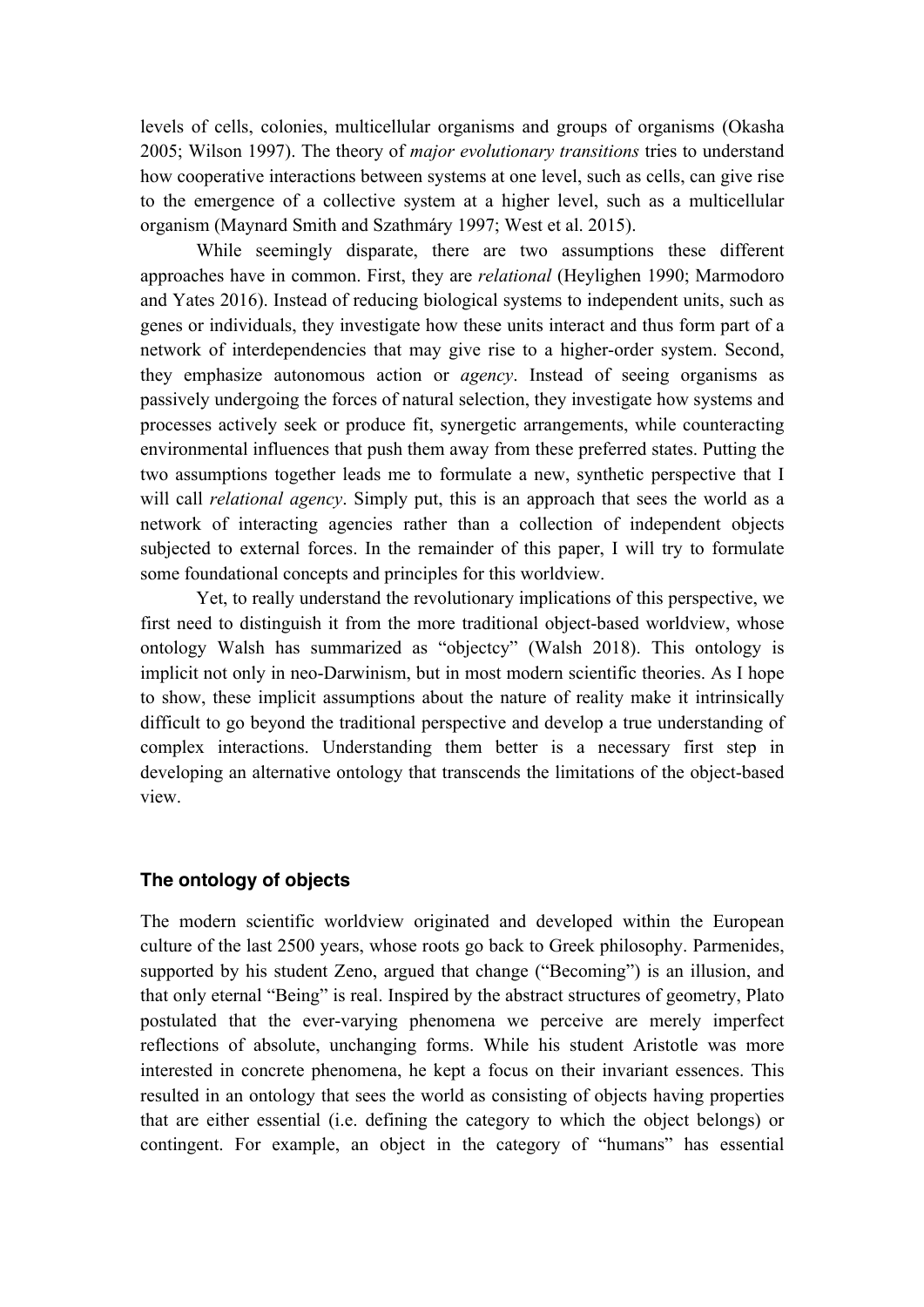properties, such as having a heart and being able to think, and contingent properties, such as being tired or being located in a particular position.

The next step in the development of the object-based worldview, due to thinkers such as Galileo, Descartes and Newton, was the insight that properties can be measured, i.e. determined in a precise, objective manner as *quantities*. The essential properties remain invariant, but the contingent ones, such as temperature, position or velocity, can vary over the course of time. The corresponding variables define a state space or phase space. Changes in the values of these variables are described by dynamical equations, which express the effect of different forces, such as gravitation, on the objects. Thus, all change can be reduced to the deterministic, timeparameterized trajectory of a collection of invariant objects through their state space (Heylighen, Cilliers, and Gershenson 2007).

This assumption is the foundation of the Newtonian, mechanistic paradigm that has been dominating science at least until the beginning of the twentieth century—when it was put into question by developments such as relativity theory, quantum mechanics, and especially quantum field theory. However, most of the assumptions of this paradigm are still implicitly held by scientists and laypeople alike when they think about how the universe is structured. That is in part because the ontology of objects appears so simple, concrete and intuitive, in part because it is so dominant in the Western, scientific worldview.

Nevertheless, there have always been alternative worldviews that were focusing on processes and relations rather than on invariant objects. These can be found in pre-Socratic and non-Western philosophies, such as those of Heraclitus, Daoism and Buddhism, and in certain ideas proposed by Western philosophers such as Leibniz, Spinoza, Whitehead, Teilhard de Chardin and Bergson. Yet, the success of mechanistic science in explanation, prediction and application was so great that these alternatives were largely ignored. Nevertheless, as our insight into complex, evolving systems advances, the shortcomings of mechanicism and its object ontology become ever more apparent (Heylighen, Cilliers, and Gershenson 2007). To better understand these, we must first formulate the underlying assumptions more explicitly.

The ontology of objects assumes that all phenomena we observe can be reduced to objects and their movement in space. Objects are separate, invariant pieces composed of some inert *substance*, which we call *matter*. Matter may be repositioned, divided or reshaped, but it cannot be destroyed or created. It just stays there, passively waiting until some force may move it into a different spatial arrangement. By assembling elementary pieces of matter, which we call *particles*, into different forms or shapes, different objects can be created. But the objects are intrinsically just as passive, inert or insensitive as the matter that constitutes them. Unless some force acts on them, they remain as they are: rigid, invariant, unchanging.

Objects are distinguished by their location in space. No two objects can occupy the same space: some minimal distance must separate them. Therefore, distinct objects are intrinsically independent: you can move the one without affecting the others. Objects can be identified by their form, i.e. the geometry of the matter that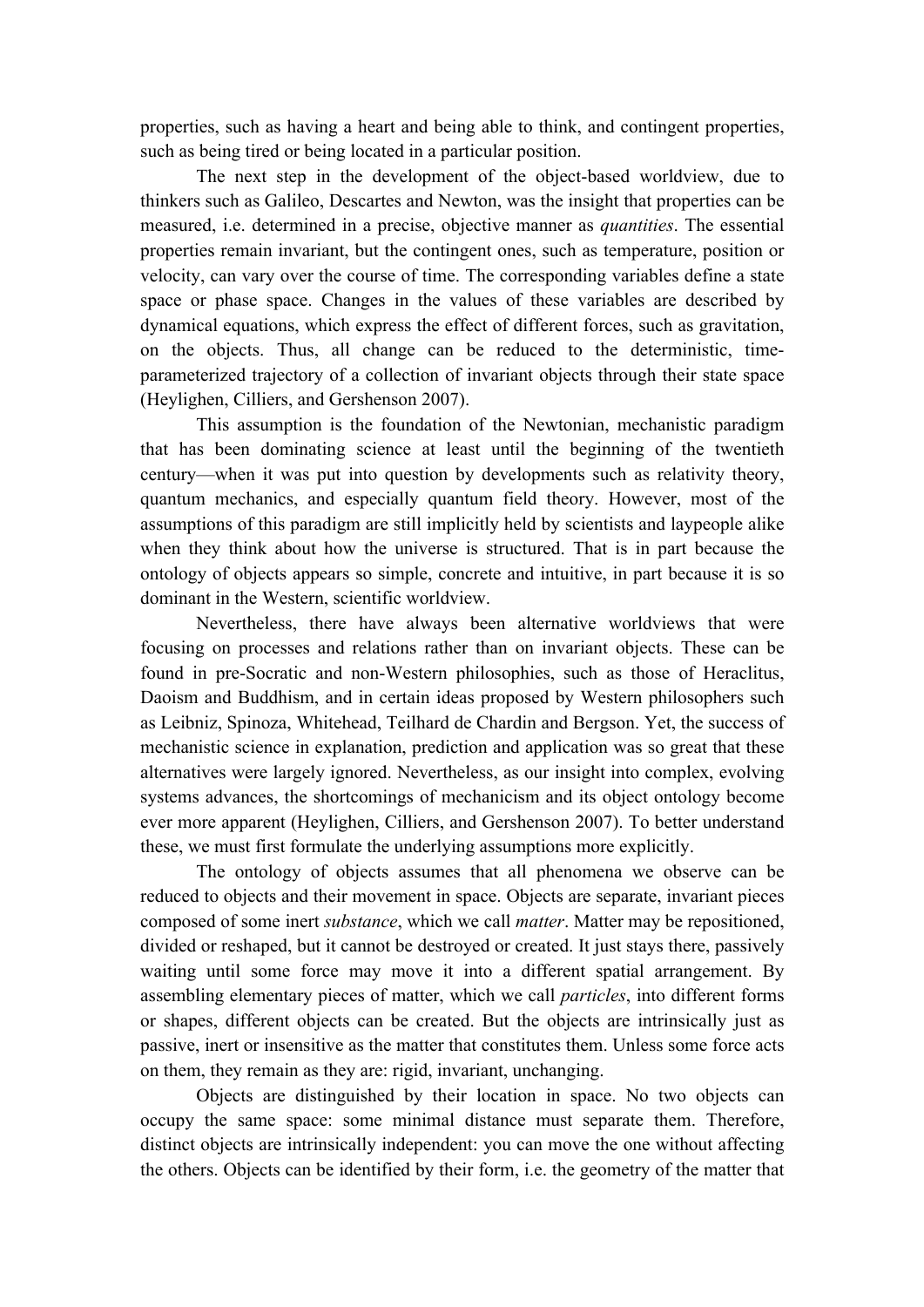constitutes them. Form and position determine their properties. Therefore, properties are intrinsic, absolute and objective. They do not depend on the presence or absence of other objects, including those constituting what we call an observer, environment, or context.

Complex objects ("systems") that are constituted of smaller objects ("parts") inherit their properties from these parts. There are no "emergent" properties: the whole does not have anything that is more than the sum of its parts. Therefore, to understand the behavior of the whole, it is sufficient to accurately observe the changes in the properties of its parts, i.e. in the variables that describe the system. These changes are driven by external forces obeying natural laws. For example, the fundamental object of neo-Darwinist theory is a population. Its variable properties are the frequencies of different genes. Changes in these frequencies are driven by the force of natural selection, here conceived as adaptation to a given, external environment.

Up to now, the ontology of objects is perfectly consistent. However, if we wish to introduce the observing subject, i.e. the human individual who is perceiving and manipulating these objects, then we are confronted with a paradox. If we assume that this observer can reason and freely decide how to act on these objects, then this observer cannot itself be an inert object. The observing subject must have some form of autonomous agency. This includes a sensitivity to the outside world, some form of motive or goal, and the ability to manipulate and relate to these objects it is observing. Descartes resolved this paradox by postulating that human subjects are constituted out of the very different substance of *mind*, which exists independently of the *matter* that constitutes objects. This ontology is known as *dualism*, because it assumes two separate realms: mind and matter.

While intuitively plausible, from a scientific perspective dualism is a highly unsatisfactory ontology, which creates many more questions and paradoxes than it resolves (Heylighen and Beigi 2018). These largely center on the seemingly unsolvable "mind-body problem": how can the non-physical mind affect, and be affected by, the inert matter of the body, whose activity is already fully determined by physical forces? Moreover, dualism is incompatible with an evolutionary worldview, which sees the human mind as gradually emerging from much simpler animal, unicellular and inorganic forms of organization.

In earlier work (Heylighen and Beigi 2018), I have proposed a radical resolution to this conundrum, by interpreting both objects and subjects as special cases of the more general category of agents, i.e. phenomena that act on other phenomena. The remainder of this text will spell out some of the implications of this ontology for understanding biological organization and its evolution, by interpreting not only organisms, but their physical components as well as the ecosystems they collectively form, as interrelated agencies. Table 1 provides a first sketch of how agencies differ from objects, a summary that will be elaborated in the rest of the paper.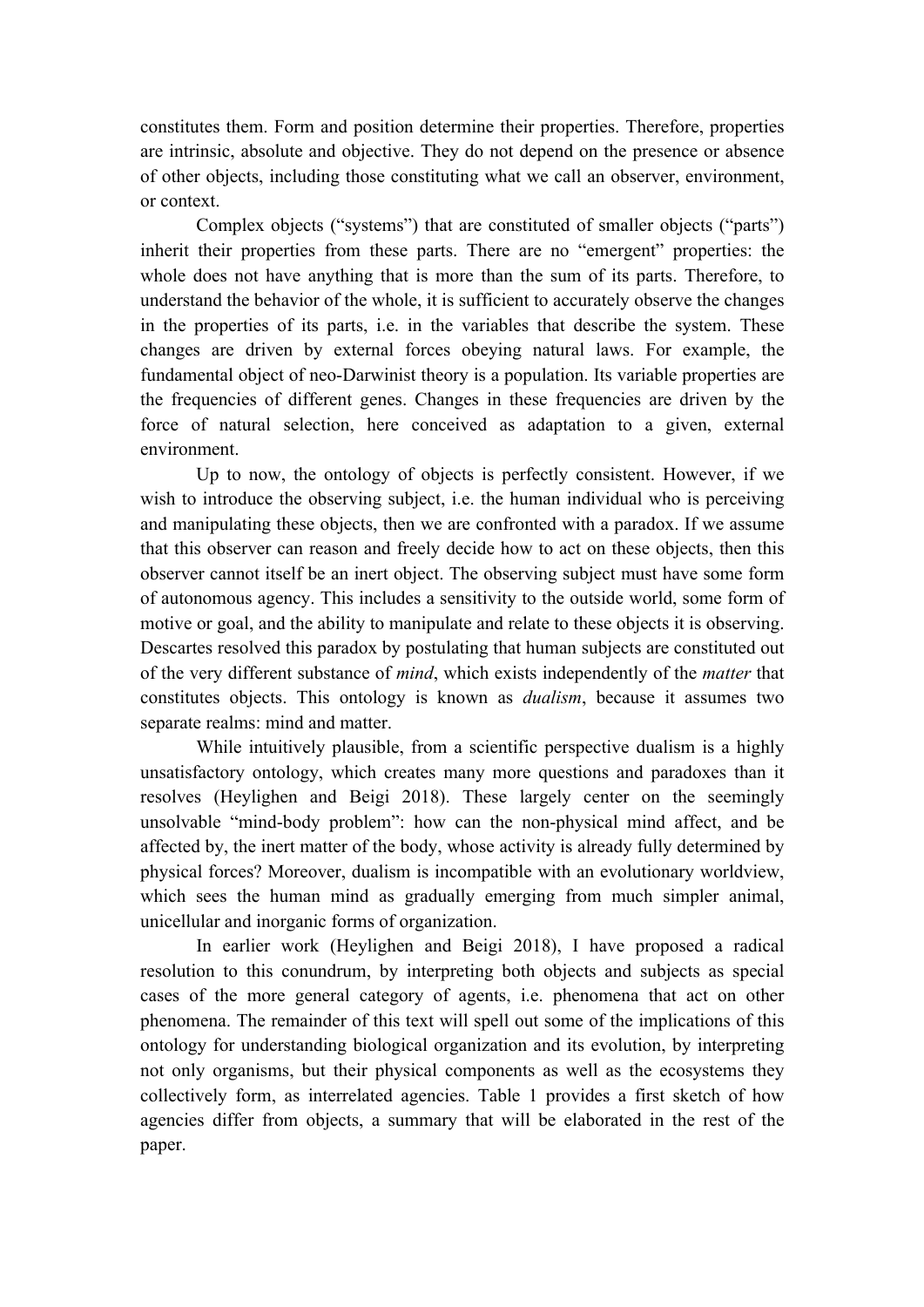|              | <b>Objects</b>     | <b>Agencies</b>          |
|--------------|--------------------|--------------------------|
| Sensitivity  | inert              | sensitive                |
| Activity     | passive            | active                   |
| Dynamics     | mechanical         | goal-directed            |
| <b>Shape</b> | rigid              | variable                 |
| Positioning  | localized          | localized or distributed |
| Constituents | material particles | processes                |
| Existence    | independent        | relational               |
|              |                    |                          |

Table 1: difference between objects and agencies

# **Animism: the origin of relational agency**

The roots of the worldview that I will call relational agency are actually much older than the one of the objectcy worldview. The worldview of hunter-gatherers has been characterized as *animism* (Harvey 2014). That means that they see the phenomena around them as animated, i.e. as having agency. These phenomena of course include the animals they hunt, live with, or fear, but also plants, rivers, clouds, and potentially even rocks. To survive and thrive in their local environment, they need to establish good relationships with these other agents. That requires getting to know their habits, capabilities, and preferences, while paying them due respect and trying to keep on good terms with them. They do not see themselves as separate from nature, but as merely one type of agents among many, taking part in a complex network of relationships.

According to the traditional view, animism is a naïve, irrational projection of a human-like mind into physical objects, thus attributing supernatural, "spiritual" properties to these objects. However, a more recent perspective in anthropology (Astor-Aguilera and Harvey 2018; Bird-David 1999; Ingold 2006) interprets animism in a more pragmatic manner, as a practical and adaptive way of understanding the complex ecosystem in which hunter-gatherers live. Supernatural attributions, in this view, are misinterpretations made by old-school anthropologists that were biased by modern religions with their dualist ontology, in which spirits are conceived as disembodied, ghostlike entities separate from the physical objects they may inhabit. The Latin root of the word "spirit" (as well as the "anima" that gave rise to animism), however, simply means "breath". Breathing is what distinguishes a living, animated body from a dead one. Thus, in the more recent interpretation, animists are merely giving due respect to the "aliveness" of the world that surrounds them.

For hunter-gatherers, that aliveness, animation or agency is not limited to biological organisms. A river for example is an active, self-organizing process that adapts its flow pattern to rainfall, landslides, or mud accretions, while persisting in its goal of discharging its water into a lake or sea. Even a rock may adapt to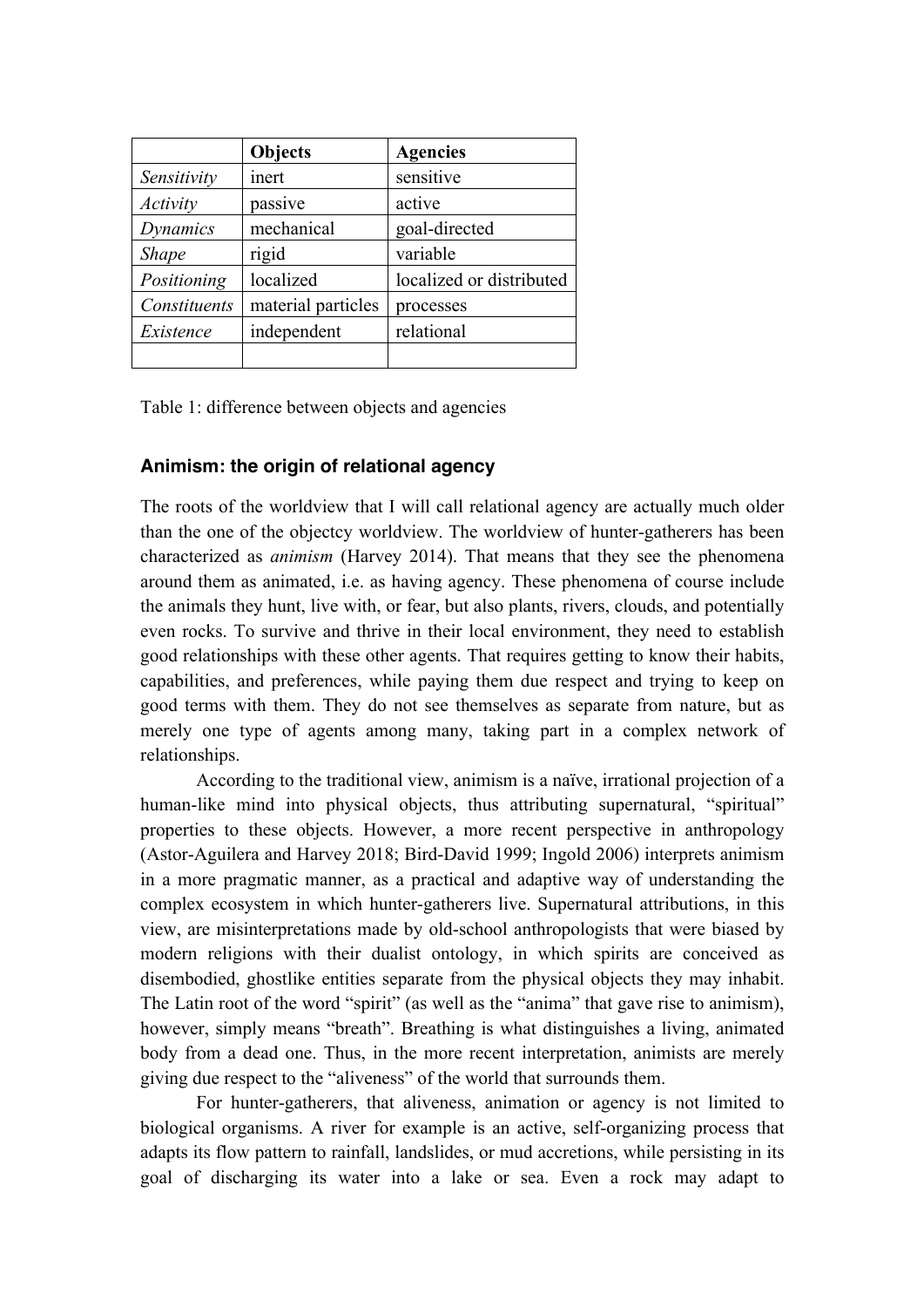circumstances, such as eroding under the effect of frost, becoming slippery in the rain, or providing a substrate for animals to hide in its holes. Thus, a rock too is active: the processes it takes part in are merely much slower than those of animals and plants (Abram 2010). Therefore, it may be seen as animated by some "spirit of the rock", whose habits and preferences it would be good to know. That would be useful if for example you regularly need to seek shelter underneath that rock, where you may otherwise be surprised by changed conditions, such as burrowing animals or leaking water.

Such detailed knowledge and understanding of natural agencies seem to have helped our hunter-gatherer ancestors to survive and thrive for millions of years before the advent of civilization. In the Paleolithic environment in which humans evolved, animistic thinking appears to have been an adaptive strategy. It would therefore be shortsighted to dismiss animism as merely a pre-scientific misconception. A more sensible approach would be to ask why we eventually felt the need to shift from animism to our present object-based worldview.

# **The origin of the object ontology**

The anthropologist and philosopher David Abram has argued that this shift followed the adoption of alphabetic writing—first by the ancient Hebrews, then by the Greeks (Abram 2012). Expressing ideas in the form of abstract symbols registered in an enduring document separates these ideas from the concrete, variable phenomena to which they refer. The shape of letters and words moreover has no relation with the shapes of these phenomena—another disconnect. Furthermore, the words registered on a page are intended to be read at a different time and place, i.e. in a different context, than the one in which they were written. Therefore, their meaning, i.e. the phenomena they refer to, is supposed to be invariant across changes in context (Heylighen and Dewaele 2002). That means that it stands on its own, independently of other phenomena. Thus, according to Abram (2012), written words became the prototype of the eternal, absolute "forms" postulated by Plato to be the fundamental constituents of reality. These in turn led Aristotle to conceive of objects as the material embodiments of these invariant and independent essences.

It is this context-independence of written descriptions that allowed knowledge to be recorded for the long-term and to be disseminated widely without losing its meaning (Heylighen 1999). Thus, for example, ancient Greek treatises about astronomy, geometry and philosophy could still be read and understood two thousand years later in the very different context of the European Renaissance, providing an impetus for the scientific revolution. The further development of mathematical formalisms, such as Cartesian coordinates, calculus and algebra, helped scientists to describe the properties of objects increasingly precisely and objectively, making abstraction of the observing subject and the context of observation. The resulting formalization allowed knowledge to be expressed in the form of universal "laws of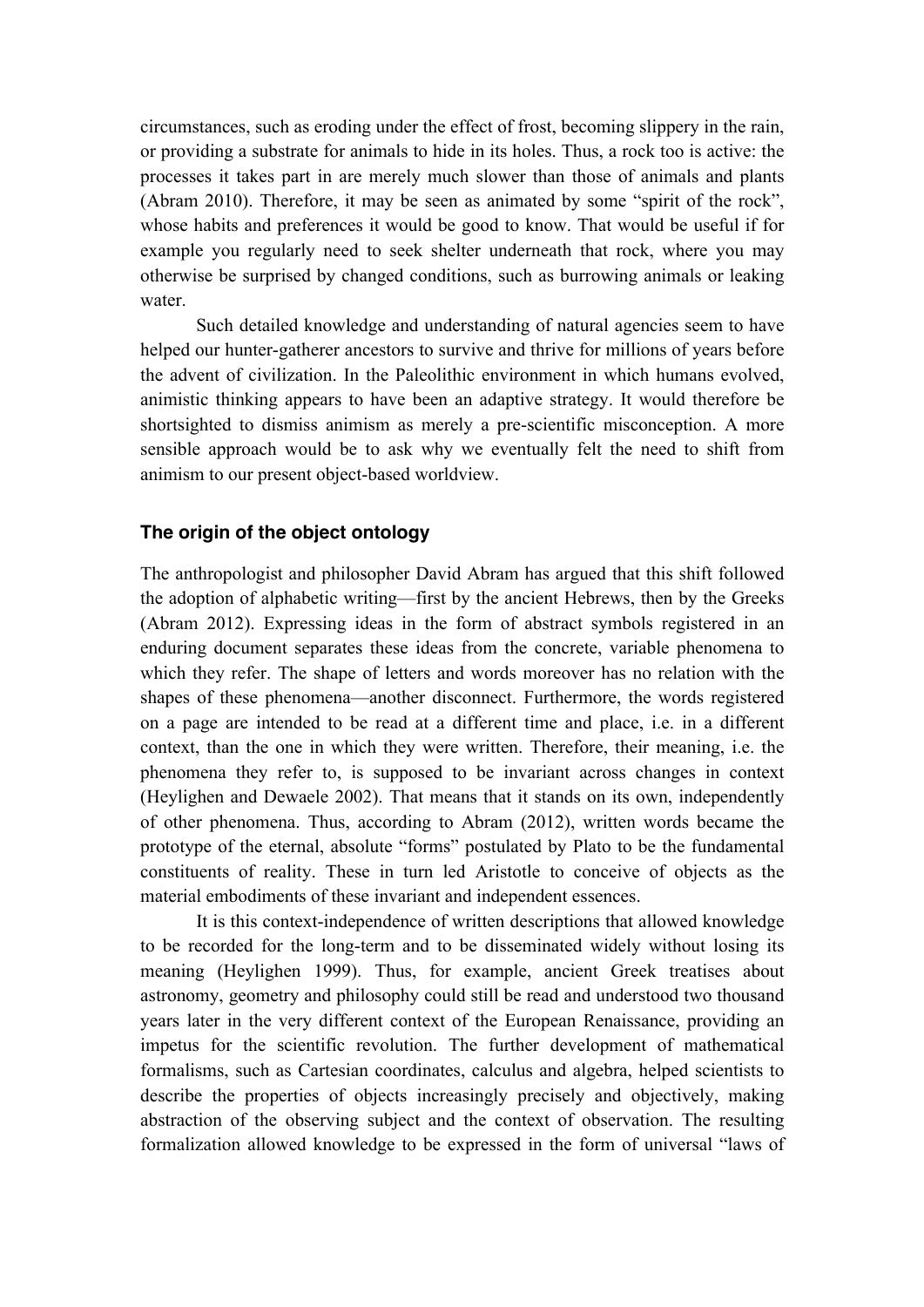nature" that are independent of space, time or observer, thus forming the foundation of the classical scientific worldview (Heylighen 2012).

Such precise, context-independent description moreover facilitated the development and spread of technology, because it allowed engineers to write down a full specification of the components and mechanisms of the objects they designed. Yet, even before formal descriptions, the object-based way of thinking had been stimulated by our use of an ever-larger array of artifacts, such as furniture, pottery or tools. Indeed, unlike natural systems, artifacts are designed to be mere instruments, i.e. passive objects that can be dependably manipulated by their human users without deploying any agency of their own. You would not want your table to move to a different room because it prefers the view there! Neither would you want your hammer to decide it is better to swing sideways when you want it to swing downwards…

As people spent more and more time inside artificial environments, such as houses, cities and offices, their interactions with the environment were increasingly restricted to the perception and handling of such passive objects. This stands in sharp contrast with the natural environment inhabited by hunter-gatherers and early farmers, where most phenomena, such as plants, animals, forests, rivers and clouds, are intrinsically animated. Those, such as pebbles or sticks, that do behave like inert objects appear to be the exception rather than the rule. In our present environment, on the other hand, we are surrounded by passive objects, and it are non-human agencies that have become the exception. As a result, we have great difficulty conceiving and experiencing nature as fundamentally active and relational.

Thus, it seems as if the development of civilization, and especially of the symbolic systems supporting science and technology, has alienated humans not just from their natural environment, but from the animistic awareness that makes us intuitively understand and feel part of that living nature (Charlton 2007). Abram and others (Abram 2010; Harvey 2019) have argued that our actions have severely upset the ecological balance—exhausting resources, polluting rivers, and driving many species to extinction—in large part because we see nature as a mere collection of objects to be manipulated, rather than as a network of agencies in which we are intimately involved by a variety of relationships.

# **A renaissance of relational agency?**

Is there a way to recover the relational understanding needed for a deep ecological consciousness, yet without losing the benefits of objective, scientific description? That would require a conceptual framework and formal language able to accurately represent agencies and their relations, without reducing them to independent objects. The core message of this paper is that the elements of such a description are at hand: they merely need to be further clarified, elaborated and integrated. Let us illustrate this development with some recent approaches.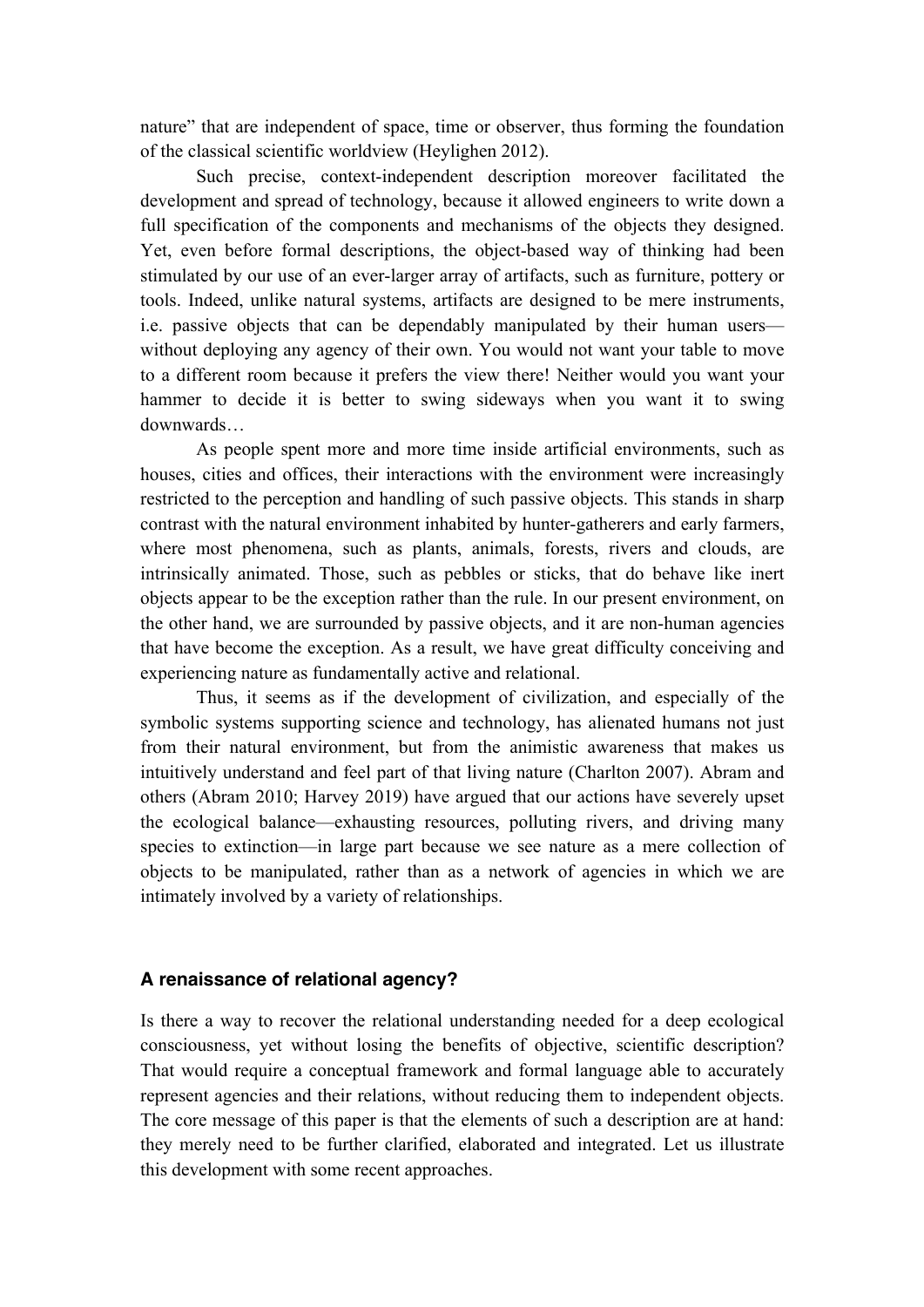One example of a presently popular formalism is *Agent-Based Modeling* (Bonabeau 2002; Macal and North 2010). This pragmatic method is used to simulate the often-complex interactions between autonomous agents, and thus understand the emerging patterns of their joint evolution. Agents here are conceived as any entities that act on each other and the environment they share. These can be organisms, cells, molecules, firms, robots, or people. Computer simulation, unlike written language, can represent actual processes, showing us in real time how actions result in further actions. Such *multi-agent simulations* (Ferber, Gutknecht, and Michel 2004; Macal and North 2010) are commonly used to illustrate a theoretical perspective known as *Complex Adaptive Systems.* Typical examples of such systems are ecosystems, markets, and societies. Their dynamics combines individual variation and selection, adaptation, competition, cooperation, and collective self-organization (Hartvigsen, Kinzig, and Peterson 1998; Holland 2012; Miller and Page 2007).

A related conceptual framework, *Actor-Network Theory*, originates in sociology (Latour 1996). It describes societal evolutions, such as the development of nuclear energy, as resulting from the interaction between very diverse "actors". These include human individuals, organizations, institutions, technologies and even physical resources such as uranium, while forming a network of mutual dependencies. In the humanities, a similar perspective has inspired a new philosophical stance known as *Posthumanism*. Posthumanists argue that, when reasoning and deciding about our common future, we, humans, should take into account our relations with various nonhuman agents, such as animals, plants, robots, or rivers (Barad 2003; Braidotti 2013).

This brief sample of recently developed approaches illustrates the potential of relational agency to become not just a philosophical perspective, but a scientific method for investigating complex, evolving systems. Nevertheless, these existing approaches remain as yet fragmentary, disparate, and incoherent, originating from widely divergent viewpoints, disciplines and theoretical frameworks. The same applies to the different "extensions" of evolutionary theory that we reviewed, to domains such as ecology, development and molecular biology. In order to unify these different approaches, we need a conceptual framework and language that can deal with relations and agencies at all levels, from molecules to organisms, ecosystems and societies. In the remainder of this paper, I will propose a number of concepts and modeling methods that may serve as a foundation for such an integrated theory of relational agency.

# **The ontology of actions**

The ontology of objects assumes that there are elementary objects, called "particles", out of which all more complex objects—and therefore the whole of reality—are constituted. Similarly, the ontology of relational agency assumes that there are elementary processes, which I will call *actions* or *reactions*, that form the basic constituents of reality (Heylighen 2011; Heylighen and Beigi 2018; Turchin 1993).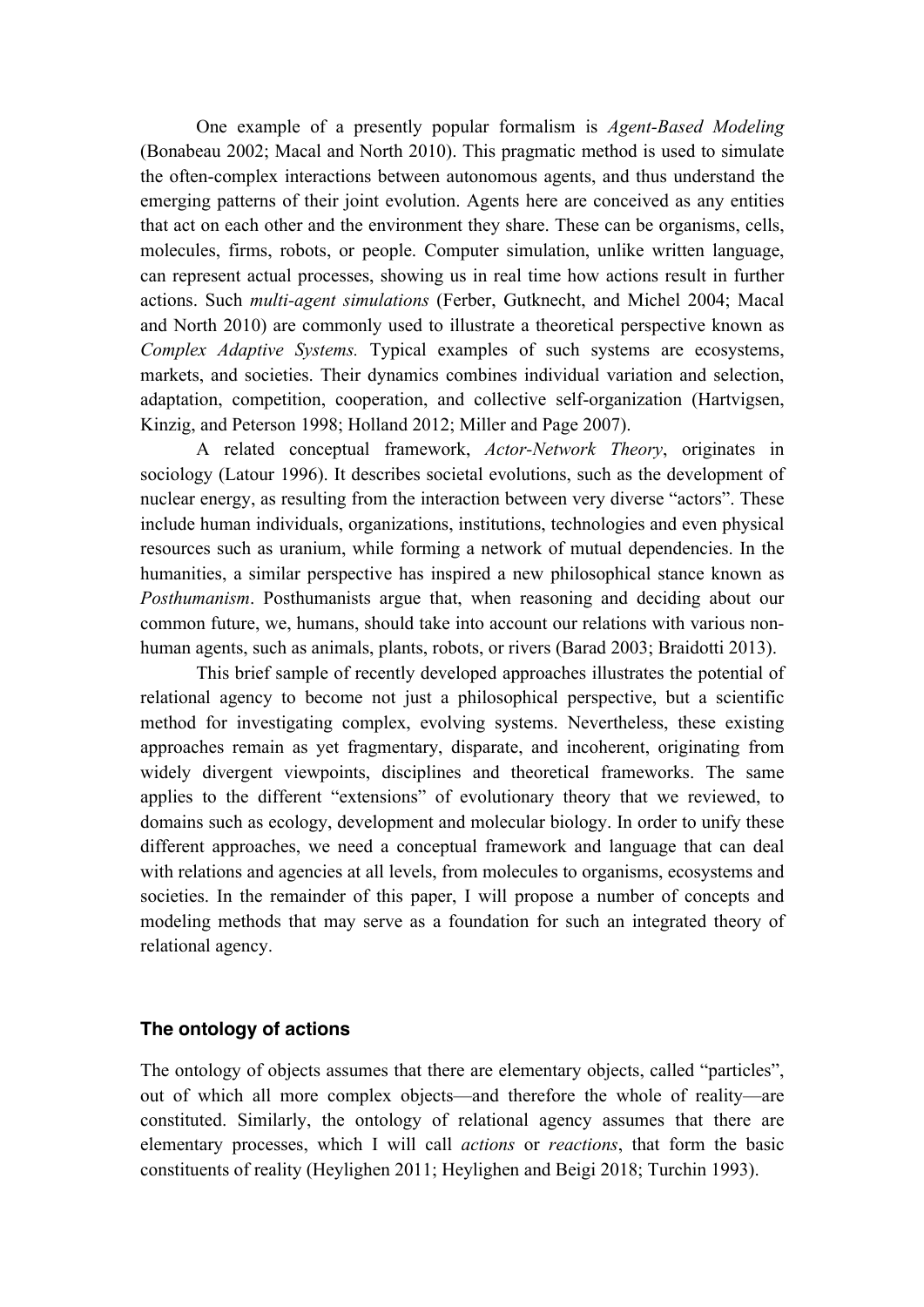A rationale for the primacy of processes over matter can be found in quantum field theory (Bickhard 2011; Kuhlmann 2000). Quantum mechanics already made clear that observing some phenomenon, such as the position of a particle, is an action that necessarily affects the phenomenon being observed: no observation without interaction. Moreover, in general the result of that observation is indeterminate before the observation is made: the action of observing in a real sense *creates* the property being observed, through a process known as the collapse of the wave function (Heylighen 2019; Tumulka 2006). For example, before the observation a particle such as an electron typically does not have a precise position in space, but immediately afterwards it does. More generally, quantum mechanics tells us that microscopic objects such as particles in general do not have objective, determinate properties, but that such properties are (temporarily) generated through interaction (Barad 2003).

Quantum field theory adds that the objects (particles) themselves do not have a permanent existence, but that they too can be created or destroyed through interactions, such as nuclear reactions. Particles can even be generated by fluctuations of the vacuum (i.e. out of nothing), albeit that in this case their existence is so transient that they are called "virtual" (Milonni 2013).

At a larger scale, the molecules that constitute living organisms are similarly ephemeral, being both produced and broken down by the chemical reactions that constitute the organism's metabolism. Cells and organelles in the body too are in a constant flux, being broken down by processes such as apoptosis and autophagy, while new ones are grown through cell division and from stem cells. Similar creationdestruction processes can be found at the level of ecosystems, where relations of predation, symbiosis, and reproduction between organisms join with meteorological and geological forces to produce a constantly changing landscape of forests and rivers, mountains and meadows. Even the planet is in a constant flux, as magma moves up, down and sideways under its mantle, moving continents and opening up volcano-studded rifts. And the sun and stars that irradiate it are merely boiling cauldrons of nuclear reactions generating new elements in their core, while releasing immense amounts of energy.

Against Parmenides, we may conclude that at all levels, from particles to stars, change ("Becoming") is more fundamental than permanence ("Being") (Prigogine 1980), and that the stability of macroscopic objects is only apparent, ready to be dissolved when we more closely observe the microscopic processes that constitute them. That is why contemporary science needs a formal language that treats change as primary, and stability as derivative.

#### **Reactions, actions and agencies**

Possibly the simplest way to represent an elementary process may be called a *condition-action rule* (Heylighen and Beigi 2018). It notes that given some condition *X*, an action will take place that produces the new condition *Y*. This can be interpreted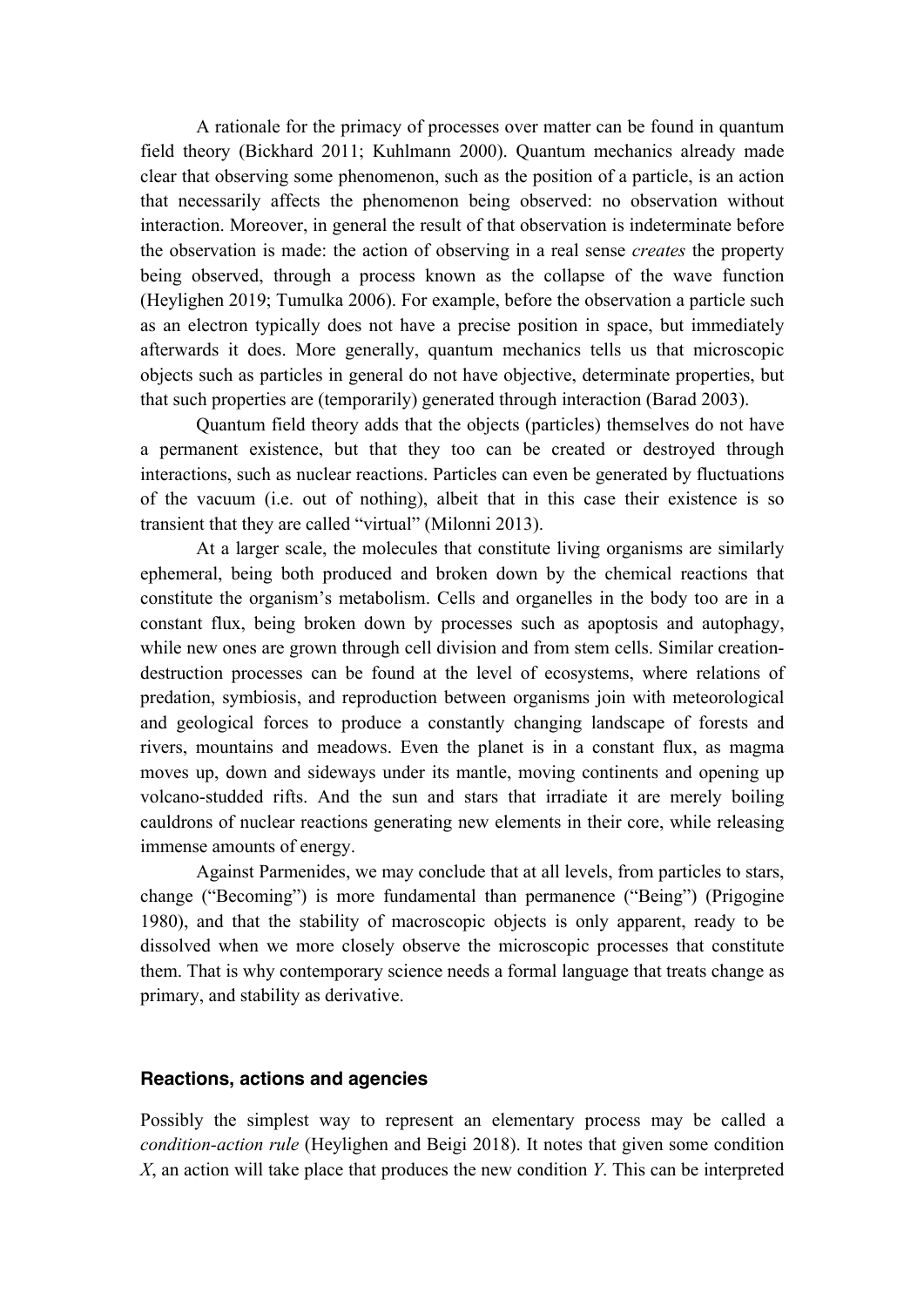as a transformation from the situation *X* to the new situation *Y*, or as a causation linking the cause *X* to its effect *Y*. It can be expressed more briefly as "*if X*, *then Y*", or in symbols:

$$
X \to Y
$$

Conditions here are any states of affairs whose presence can be distinguished from their absence. Examples of conditions are the presence of various types or species of particles, chemical compounds, living organisms, habitats, geological features, or meteorological circumstances. An example could be "*if* dark clouds are gathering, *then* it will rain".

These conditions can in general be decomposed into conjunctions of more elementary conditions, such as the joint presence of two or more circumstances, particles, chemicals or biological species. For example, "*if* dark clouds are gathering *and* people are in the streets, *then* people will seek shelter *and* it will rain". Adopting the notation used for reactions in physics and chemistry, I will denote conjunctions ("*and*") by the "+" operator:

 $a + b + \ldots \rightarrow e + f + \ldots$ 

In this notation, the condition-action rules can be interpreted as *reactions*, in the sense that the conditions  $\{a, b, \ldots\}$  on the left-hand side of the arrow "react" with each other in order to produce the novel conditions {*e*, *f*, …} on the right-hand side of the arrow. Such a reaction represents an elementary process that takes the elements on the left as its inputs and transforms them into the elements on the right as its outputs (Heylighen, Beigi, and Veloz 2015).

Agencies (*A*) can now be defined in this framework as necessary conditions for the occurrence of a reaction, which however are not themselves affected by the reaction:

$$
A + X \rightarrow A + Y
$$

In chemistry, the function of *A* is the one of a *catalyst*: it enables the reaction that converts *X* into *Y*. Since *A* remains invariant during the reaction, but needs to be present in order for the reaction to take place, it can be seen as the agency of the conversion. The *reaction* between *A*, *X* and *Y* can therefore be reinterpreted as an *action* performed by the *agency A* on condition *X* in order to produce condition *Y*. This can be represented in shorter notation as:

$$
A\colon X\to Y
$$

Note that while an agency remains invariant during the reactions it catalyzes, there in general exist other reactions that destroy (consume) or create (produce) that agency.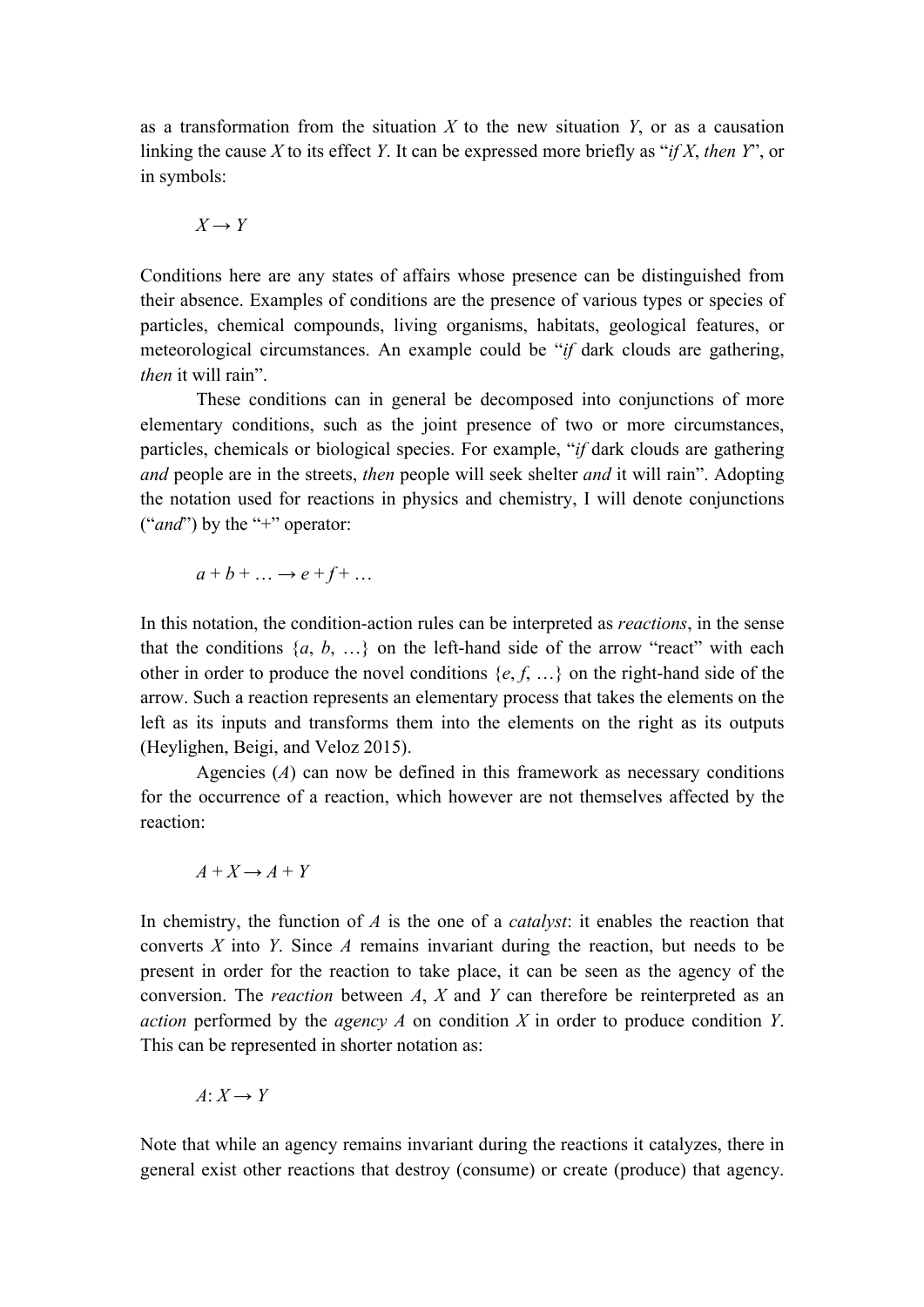Thus, while agencies can play the role reserved in the old ontology for objects or forces, they are neither inert nor invariant.

An agency will in general catalyze several reactions. This means that it will react to different conditions by different actions so as to produce different new conditions. For example:

$$
A: X \to Y, Y \to Z, U \to Z
$$

This set of actions triggered by *A* can be interpreted as a *dynamical system* that maps initial states (*X*, *Y*, *U*) onto subsequent states (*Y*, *Z*, *Z*) (Heylighen 2022; Sternberg 2010). Such a dynamical system typically has one or more *attractors*. These are (sets of) states to which the dynamics converges. That means that the processes catalyzed by the agency *A* will lead into the attractor, but that *A* does not provide any way out: once in the attractor, further actions can only produce states that are also in the attractor. An attractor is surrounded by a *basin of attraction*. This contains the states that converge to the attractor, but that are not part of the attractor itself. In the above example, *Z* is an attractor, while *X*, *Y* and *U* are in its basin. That means that processes starting from these conditions necessarily end up in *Z*, without possibility of returning.

Such an attractor-centered dynamics can be interpreted as a model of *goaldirectedness* or *teleonomy* (Heylighen 2022; Heylighen and Beigi 2018): the actions executed by agency *A* are directed towards the goal *Z*. That means that *Z* constitutes the shared final state or "end" of processes starting from the different initial states *X*, *Y* and *U*, a feature called *equifinality* (Lyman 2004) or *plasticity*. Moreover, perturbations, i.e. processes not controlled by *A*, that make a state deviate from its goal-directed trajectory, will be counteracted by *A* so that they still end up in the attractor, at least as long as the deviation remains within the basin of that attractor. This is a characteristic of goal-directed systems that has been called *persistence* or *regulation* through negative feedback (Heylighen 2022).

Thus, an agency can be seen as the enabler of a bundle of actions that act on the present situation so as to drive it towards a restricted set of attractor states. These define the implicit goal, "preference" or end of the agency. While the reasoning that led to this definition is very abstract and general, the definition fits in with our intuitive sense of agency as the capability for goal-directed action. For example, bacteria exhibit chemotaxis, which means that they seek food by swimming up gradients of food molecules towards the source (Sourjik and Wingreen 2012). The source (region with the highest concentration of food) functions here as the attractor of the chemotaxis dynamics. This dynamics is governed by a simple condition-action rule obeyed by the bacterium: *if* the concentration of food molecules does not increase, *then* change direction of movement. The net result is that the bacterium will be persistently moving in a direction where food concentration increases, until it reaches the highest concentration.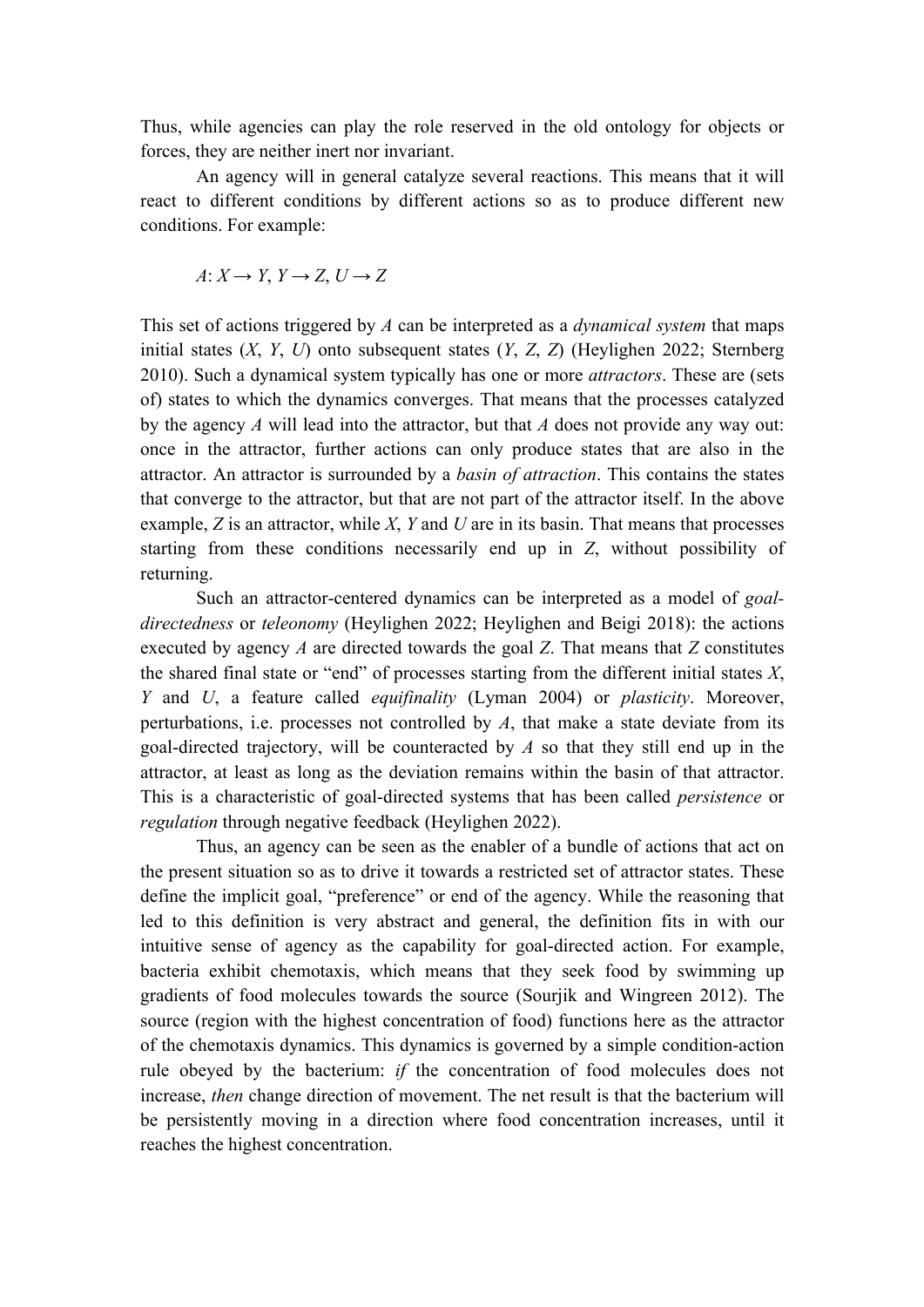In this example, the agency is located within a spatially delimited system: the bacterial cell. We may call such a locally bounded agency an "agent". For example, the bacterium is the agent of its food-directed movement. An agent is in that respect similar to an object. However, there are also agencies that lack such a clear localization. Examples are gravity, an ecosystem, a social institution, or the weather. For example, gravity plays the role of agency in the following reaction (Heylighen 1999):

unsupported heavy object + gravity  $\rightarrow$  falling object + gravity

The attractor of such gravity-induced dynamics is the lowest position the object can reach until it is supported again. We may say that gravity as an agency "prefers" lowering the positions of heavy objects.

Another example of an agency that is difficult to delimit is a thunderstorm. Its action consists in producing rain, wind and lightning, while its "goal" is to discharge the water it carries onto the earth. In earlier times, this agency may have been conceived as a god of thunder and rain, such as Thor or Zeus. In present times, we try to understand it by means of very complicated meteorological models. But in any case, the impact of this agency on its surroundings is great, and therefore it is important to be able to anticipate and adapt to its actions. This requires an understanding of that agency's typical behavior. That knowledge includes rules such as that people walking outside during a thunderstorm will get wet, that tall structures may be hit by lightning, and that rivers may flood. An object-based ontology is totally unhelpful in this respect, because a thunderstorm is not an object in any practical sense of the word, while it is useless to try to reduce it to the more object-like molecules of water and air that it contains.

# **Agents and challenges**

From the point of view of an individual agent (or more general agency), the environment consists of conditions to which it may or may not react by performing an action. If the present condition is not a precondition for one of the reactions in the repertoire of condition-action rules that characterize the agent, then that agent will simply ignore that condition. For example, the presence of nitrogen in the air will be ignored by animals, because free nitrogen does not react with any of their metabolic processes. Therefore, they are insensitive to the amount of nitrogen present, and would not notice if that nitrogen is replaced by a different non-reactive gas, such as argon. On the other hand, they are highly sensitive to the amount of oxygen in the air, because they need it for their respiration, and to produce energy. Still, there are nitrogen-sensitive agencies, namely bacteria that can absorb nitrogen from the air and transform it into ammonia or nitrates, which in turn can be used by plants as fertilizer.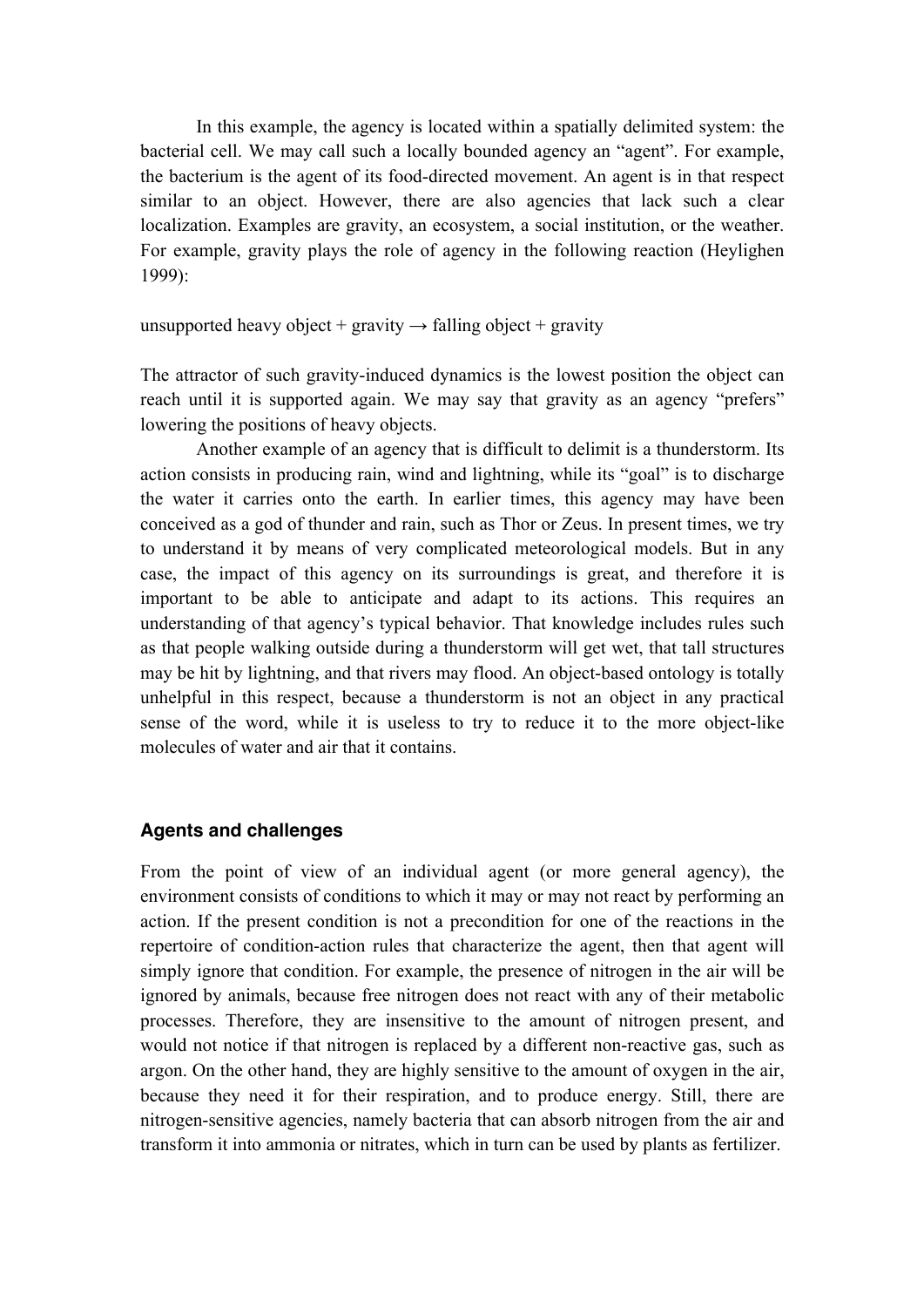Some conditions, such as the presence of oxygen, do trigger reactions from the agent, such as breathing. I will call such activating conditions *challenges*, because they incite or challenge the agent to act, i.e. to change something about the situation (Heylighen 2012; 2014). For a goal-directed agent, a challenge may be positive or negative. It is positive when it helps the agent to get closer to its goal. It is negative, when it makes it more difficult for the agent to reach its goal. For example, for a bacterium the ultimate goal at which its actions are directed is survival and multiplication. The presence of food is a positive challenge, because consuming that food will help the bacterium achieve that goal. The presence of a toxin, on the other hand, is a negative challenge, because it makes it less likely for the bacterium to survive. Therefore, the bacterium will act so as to approach and ingest food and to evade toxins.

A positive challenge may be called an *affordance*, because it provides the agent with an opportunity to achieve some benefit, i.e. move closer to its goal. A negative challenge may be called a *disturbance*, i.e. something that pushes the agent away from its goal-directed course of action. A challenge can also be neutral, in the sense that the action it elicits is neither one of approach nor one of avoidance, but e.g. of exploration. In that case, I may call it a *diversion*: it incites a deviation from the present course of action that brings the agent neither closer to, nor farther away from, its goal.

That course of action is in general unpredictable because the environment will constantly throw up challenges that demand some novel action from the agent, so as to remain on course to the goal (Heylighen 2012). The reason is that the environment consists of other agencies. These similarly react to challenges by actions that produce new conditions. These in turn may challenge one or more agent to act. Thus, we may say that *challenges propagate*: the reaction to a challenge by one agent will typically create a challenge for one or more other agents, potentially setting in motion a cascade of actions triggering further actions (Heylighen 2014). That is because agents share a common environment, which functions as a medium interconnecting the different actions and agencies, thus providing a channel for (implicit) communication and coordination of actions (Heylighen 2016). Let us investigate the resulting network of relationships.

#### **Relations between actions and agencies**

Unlike objects, the reactions that form the elements of our new ontology are intrinsically coupled. That is because the conditions that constitute the inputs and outputs of a reaction always must occur in some other reaction as well. This is the principle of "the difference that makes a difference" (Bateson 2000): for some condition to be distinguishable it must incite a reaction that itself leads to a distinguishable condition. A condition that does not produce any distinguishable effect simply cannot be observed, neither directly nor indirectly. Therefore, we may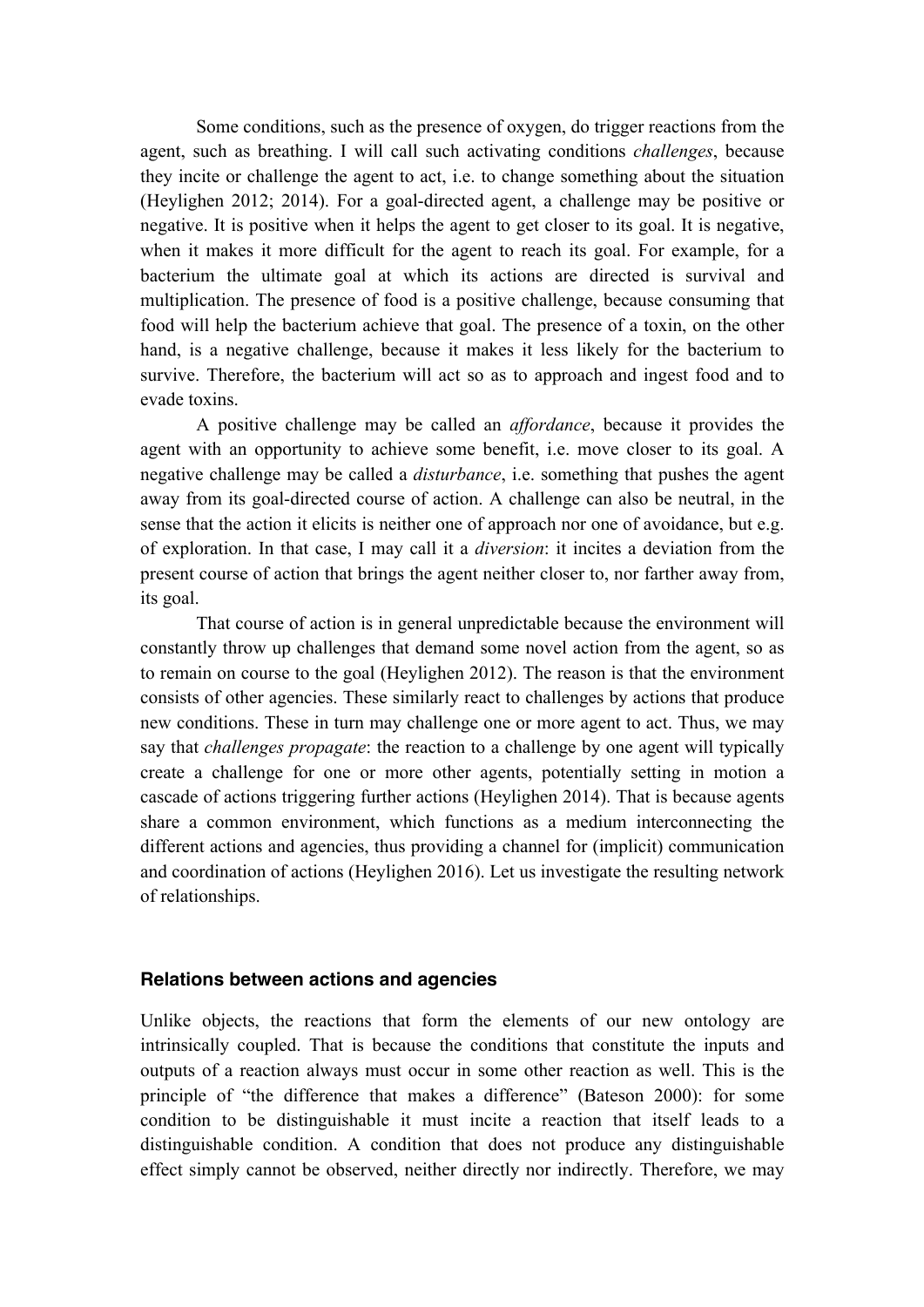as well assume that it does not exist. For example, it is in principle possible to reintroduce inert objects in the action ontology by means of the reaction  $a \rightarrow a$  (the object *a* is always followed by the object *a*, without any change). But if we want to observe whether object *a* is present, we will need at least a reaction of the form:  $a +$ observation  $\rightarrow a +$  observation result. For example, the observation may consist in shining light on the object, while the observation result consists in the detection of light reflected back by the object.

Therefore, different reactions necessarily share certain conditions, in the sense that the inputs or outputs of one reaction must also be outputs or inputs of some other reaction. That means that reactions are mutually dependent. If, for example, one reaction *produces* the condition *X,* while another reaction *is triggered by* the condition *X*, then the first one will automatically be followed by the second one. Yet, relations can be more complicated. For example, one reaction may be triggered by  $a + b$ , while another is triggered by  $a + c$ . If now some third reaction produces a, then, depending on the presence or absence of *b* and *c*, none, one or both of these initial reactions may be triggered. Thus, reactions form a complex network of interdependencies (Veloz and Razeto-Barry 2017).

Some of these relationships will be synergetic, in the sense that two or more agencies or reactions together can produce more of the conditions or resources they all need to continue functioning than each of them on its own. Others will be characterized by conflict or friction, in the sense that the activity of the one will impede the continued activity of the other(s). An agency surrounded by synergetic agencies will maintain more easily than one surrounded by agencies that have a relation of friction with it. Therefore, natural selection will tend to favor agencies profiting from synergies and eliminate agencies suffering from frictions. Thus, there will be a general trend for evolution to promote synergetic relationships between agents, while weakening relationships characterized by conflict or friction. However, in a complex network of relationships involving several agencies, as we find in ecosystems or biological networks, it is not always obvious what precisely constitutes synergy. Let us illustrate such mutual dependencies with a simple example of a selfcontained ecosystem, and then elaborate it by introducing variation and selection, so as to develop a relational perspective on evolution.

#### **Self-maintaining systems**

Consider a special type of aquarium that does not exchange any matter with the outside world. Such a hermetically sealed, transparent bowl, called an "ecosphere", contains air, seawater, shrimps, algae and bacteria (Schilthuizen 2008). The organisms in such a bowl can survive for years without requiring any outside intervention. That is because their activities form a self-maintaining whole that can be summarized by the following reactions: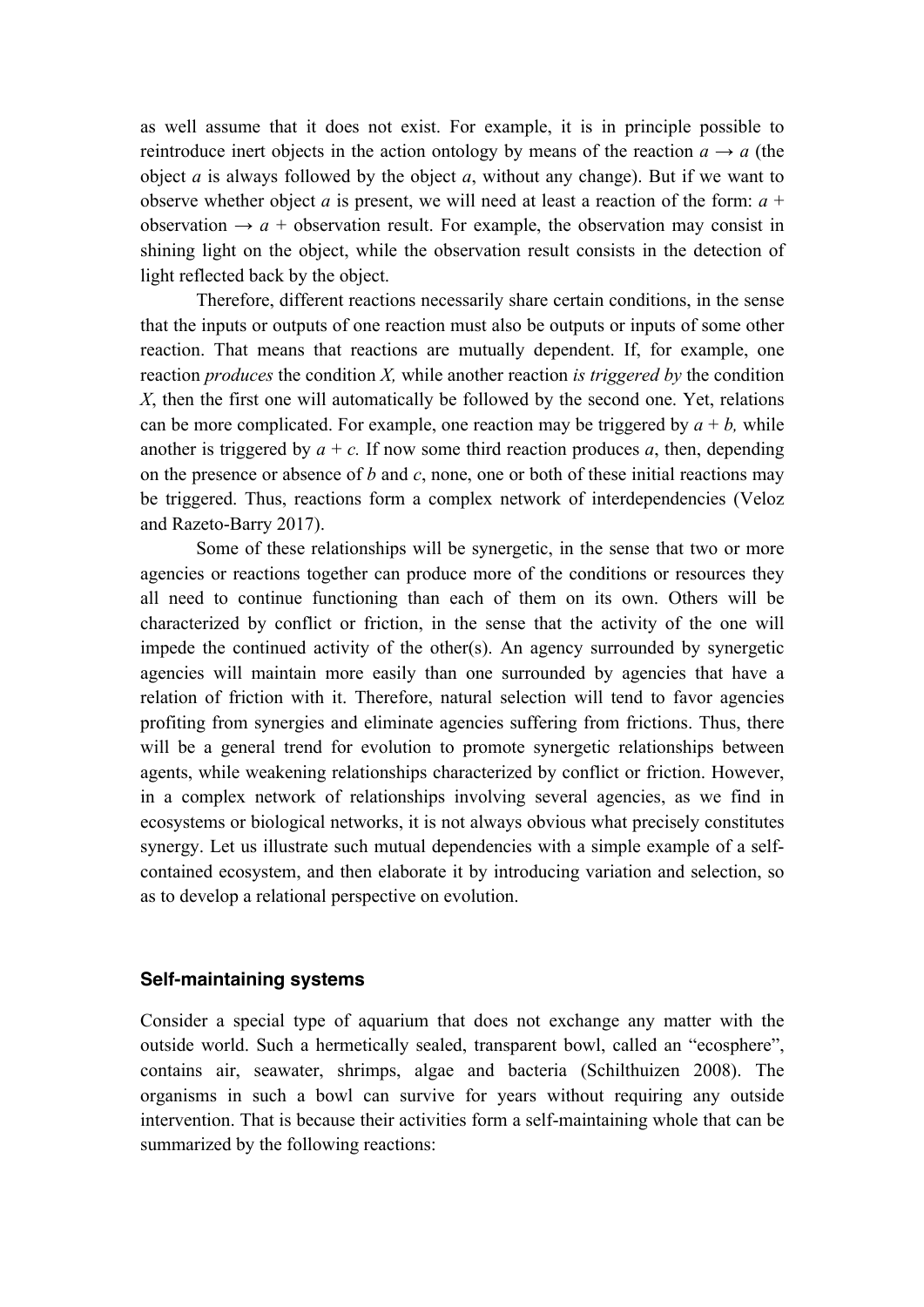```
\rightarrow light
shrimps + algae + O_2 \rightarrow shrimps + waste + CO_2 + heat
bacteria + waste + O_2 \rightarrow bacteria + nutrients + CO_2 + heat
algae + light + CO<sub>2</sub> + nutrients \rightarrow 2 algae + O<sub>2</sub>heat \rightarrow
```
These reactions describe how the shrimps consume algae and oxygen, while producing waste and carbon dioxide. The bacteria transform the waste into nutrients, such as nitrates and phosphates, that act as fertilizer for the algae. These nutrients together with carbon dioxide allow the algae to grow, while using light for photosynthesis and producing oxygen as a byproduct. The additional algae feed the shrimps, so that these can survive, and sustain the initial reaction.

This network of reactions includes three agencies: shrimps, algae and bacteria. Their actions are perfectly complementary: each produces what the others consume, and consumes what the others produce. The only resource that needs to come from outside the system to keep it going is light. Its only output is heat. That is because such a self-maintaining system, even when it recycles most of the products is uses, must be thermodynamically open in order not to degrade to its maximum entropy state in which everything decays.

It may seem strange that the amount of resources produced and consumed would remain perfectly balanced, so that the system maintains itself over the years. The explanation is that the different agencies will adjust their production and consumption of resources until they are mutually adapted. Suppose that initially there are too many algae for the amount of nutrients available. More algae means more food for the shrimps and therefore more waste and thus nutrients produced. Thus, the amount of algae will diminish by increased consumption, while the amount of nutrients they need will increase, until both are in balance. Suppose now that there are not enough algae initially. This may lead to the dying off of some of the shrimps. The bacteria will decompose the dead shrimps into nutrients. Fewer shrimps means less consumption of algae. This together with the additional nutrients will allow the algae to multiply, until their number is in balance with that of the other components of the system.

More generally, every fluctuation up or down of one of the resources that make up this system will elicit a feedback that is negative, i.e. that moves in the opposite direction of the initial fluctuation. The reason is that in such a selfmaintaining network of reactions the reduced availability of some resource will normally lead to a reduced consumption of that resource, while production of that resource does not immediately decrease, so that the net availability increases again. A similar negative feedback will reduce increased availability. Thus, resource concentrations, while they can vary, generally do not deviate too far from their equilibrium values.

Such a closed ecosystem illustrates a very important concept in reaction networks: a *(chemical) organization.* This concept was introduced by Peter Dittrich,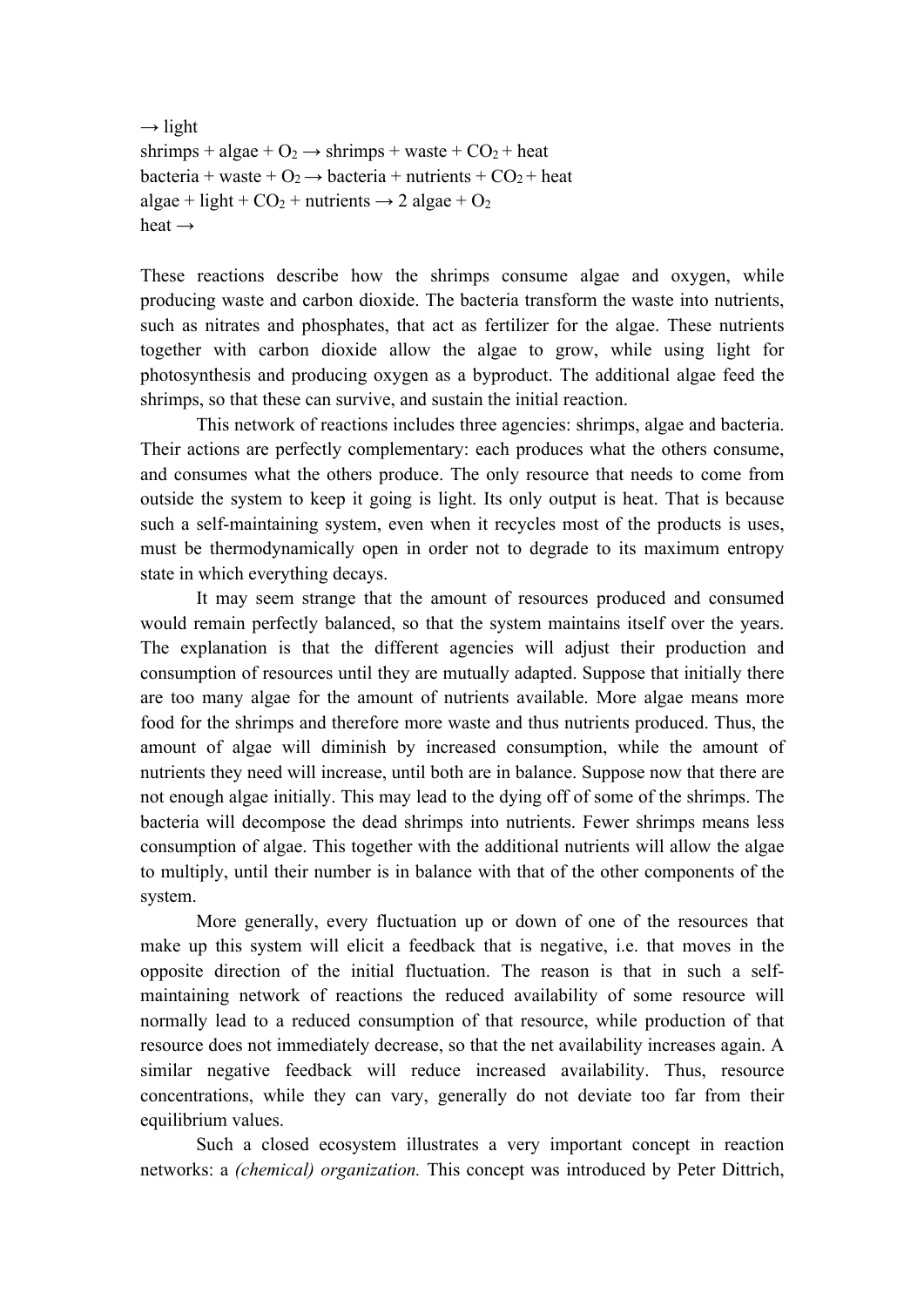thus founding an approach known as Chemical Organization Theory (Dittrich and Fenizio 2007; Heylighen, Beigi, and Veloz 2015; Veloz et al. 2022). In this theory, an organization is defined as a network of reactions and resources (also called "molecules" or "species") that is *closed* and *self-maintaining*. *Closed* here means that no resources are produced by the reactions that are not already part of the network. *Self-maintaining* means that all resources that are consumed by some reactions are produced at least as much by other reactions, so that their total amount does not go to zero. In other words, the resources in a chemical organization are fully recycled and thus remain perpetually available.

Interestingly, it can be shown that the *attractors* of the dynamical system defined by the network of reactions are all chemical organizations (Peter and Dittrich 2011). That means that the system tends to spontaneously settle in one of these organizations, and that once there, it will remain there. In other words, such selfmaintaining, closed networks tend to self-organize. Self-organization, as observed long ago by the cybernetician Ashby, can be conceptualized as the mutual adaptation or alignment of the different subsystems within an overall system (Ashby 1962; Heylighen 2001). Let us illustrate the principle by imagining how one could create a new self-contained ecosystem from scratch.

### **Introducing variation and selection**

Instead of buying a commercially available "ecosphere" aquarium, you might prefer to start one of your own. A simple method is to fill a big glass jar with a variety of organisms and materials collected in ponds, such as soil, pond water, water plants, small crustaceans, snails, worms and insect larvae, and perhaps even some tadpoles or small fish. You then close the jar so that the water cannot evaporate, leaving some air at the top, leave it in a place with sufficient light, and wait. Typically, many of the organisms will die, because they lack the right conditions necessary for their survival, or because they do not find enough resources, such as food organisms, to sustain a thriving population. If all the members of a species have died, so that no new ones can be produced, then that species has been removed forever from the closed ecosystem. This is *natural selection* at work on the micro-scale of an ecosphere: that species was not adapted to its local environment.

Yet, some species are likely to survive. Initially, their populations may fluctuate wildly, but then overproduction of one species (e.g. overgrowth of algae profiting from the nutrients released by the decomposition of dead organisms) will tend to be suppressed by the corresponding population growth of another species that consumes them (e.g. snails eating algae). As this negative feedback sets in, fluctuations decrease, and the system reaches some degree of stability. Note that the resulting self-sustaining ecosystem may not be very interesting to look at: larger and more active organisms, such as fish, are less likely to find the necessary resources to survive in such a small volume. But, speaking from personal experience, some of the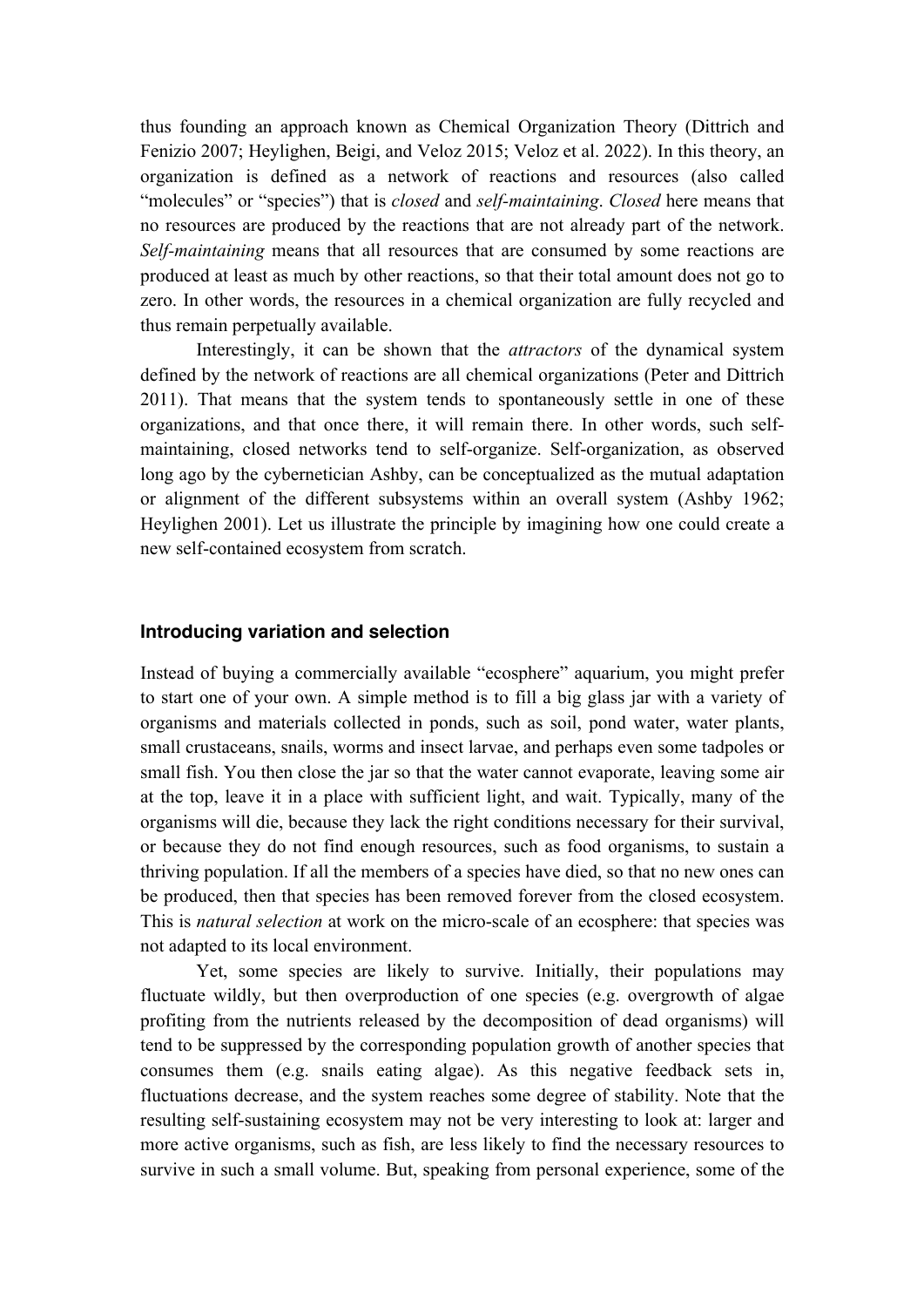plants, microorganisms and invertebrates will survive for years without requiring any outside intervention. These species are *fit*, i.e. adapted to the closed environment they collectively constitute.

In terms of Chemical Organization Theory (COT), this means that they are produced as least as much as they are consumed. When the rate of the different reactions in a reaction network can be estimated, the network can be modeled as a dynamical system. That allows you too simulate the evolution of the ecosystem, by calculating how the concentrations of the different resources or species go up and down in the course of time. Such simulation will typically end in an attractor regime, where some of the concentrations have gone down to zero (elimination), while others remain positive (survival), though they may continue to fluctuate (Veloz et al. 2022; Heylighen, Beigi, and Veloz 2015). Even without such a quantitative simulation, COT often allows you to determine algebraically which of the species will necessarily be eliminated—e.g. because the reactions producing it are insufficient to compensate for the reactions consuming it—but also which assemblies of species are capable of forming a self-maintaining organization.

This shows that fitness can in principle be defined in a purely relational manner: as the ratio of production to consumption in a network of reactions connecting different resources and agencies. That implies that the fitness of an agency is context-dependent: it can be large or small depending on the presence or concentration of other agencies and resources. Moreover, the definition of fitness in a given context is ultimately circular or "bootstrapping": the fitness, and therefore presence, of these other agencies in turn depends on the presence or fitness of the first agency. That is because they are all part of a closed organization of mutually feeding reactions. For example, in the above example of the ecosphere, the fitness of the shrimps depends on the fitness of the bacteria, because the shrimps need the bacteria to turn a potentially toxic buildup of waste into nutrients that will feed the algae that they consume. Vice-versa, the bacteria need the shrimps to eat and digest the algae, turning them into waste that they can feed on.

Such mutual dependencies are usually conceived as cycles, in which some resource  $x$  is turned by some agency into  $y$ , after which one or more other agencies turn it back into *x*. But the reaction network formalism can handle much more complex mutual dependencies, where resources are produced again via a complex, branching network of reactions that turn combinations of resources into other combinations.

Let us further expand the example of the self-maintaining ecosystem. At the largest scale, the planet Earth is a closed ecosystem, which only receives sunlight as an input, while radiating heat into space. The number of species and resources making up this ecosystem is immensely larger than the one in our closed jar. Yet, the network of reactions describing their mutual dependencies is not fundamentally different. Both are characterized by processes of mutual adaptation and overall self-organization that generate a self-maintaining, closed whole. At the coarse level of the biosphere, we even find a similar balance between oxygen-producing plants, carbon dioxide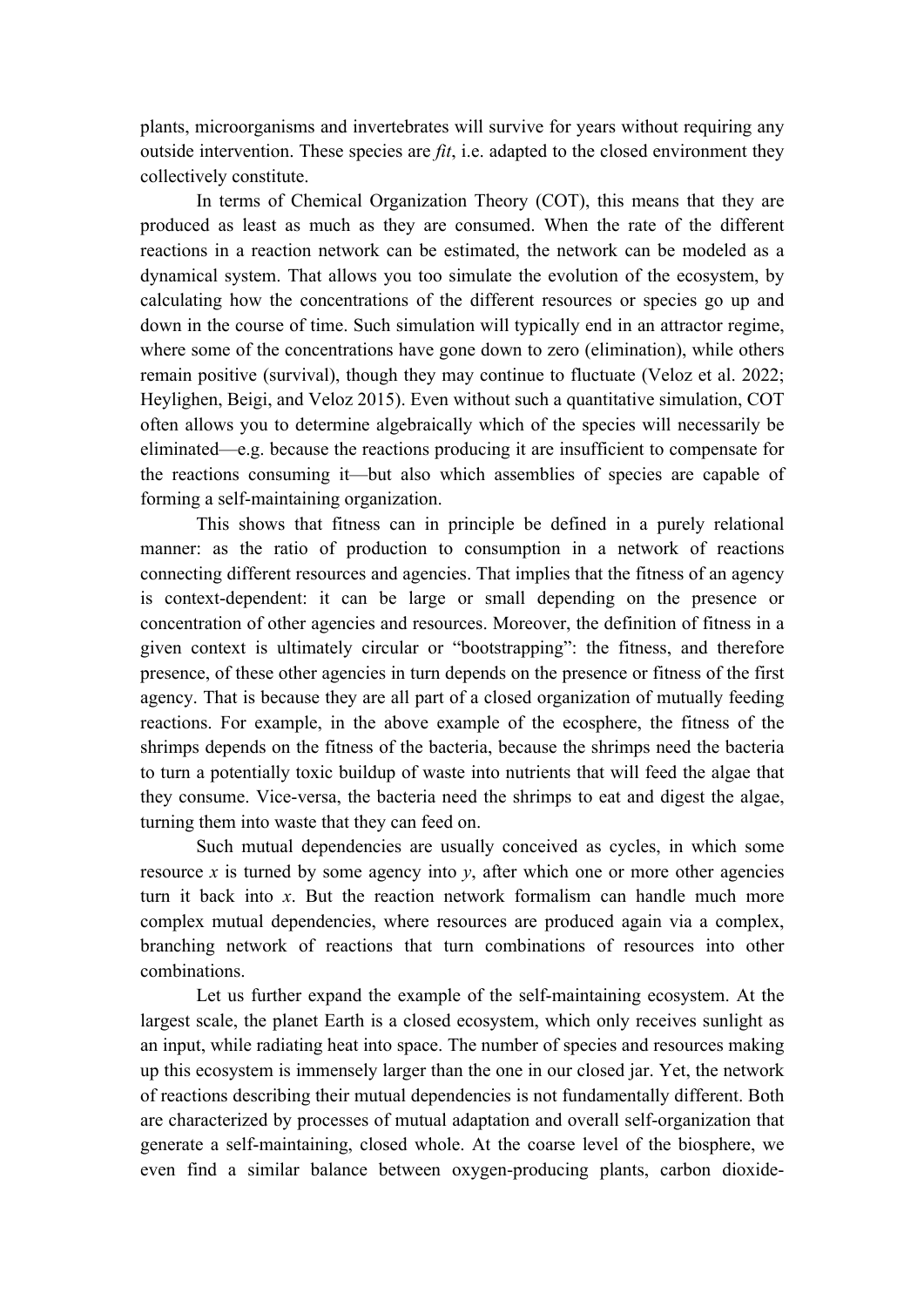producing animals and nutrient-producing decomposers—although here we also need to take into account processes of recycling in the atmosphere, oceans and lithosphere (e.g. carbon dioxide being trapped in sediments and chalk formations). This selfmaintaining system at the planetary scale is known as Gaia (Rubin, Veloz, and Maldonado 2021).

Perhaps the most striking difference at this scale is that we can expect frequent processes of *variation*: agencies undergoing a transformation that changes the way they react to certain conditions. For example, imagine that some species of bacteria undergoes a mutation that makes it resistant to a common antibiotic. This species was being produced by a reaction of the form:

bacteria + host  $\rightarrow$  2 bacteria + ill host,

while being consumed, and thus held in check, by a reaction of the form:

bacteria + ill host + antibiotic  $\rightarrow$  host

The mutated form, bacteria\*, however, is no longer consumed by the latter reaction, and thus may spread exponentially via the first reaction—unless some new reaction kicks in to consume it, such as:

bacteria\* + host  $\rightarrow$  host + antibodies + bacteria\*  $\rightarrow$  host

Variation creates new types or species of agencies, which may or may not fit in with the existing ecosystem. Unfit variations are simply eliminated. However, fit variations change the ecosystem itself, by initiating reactions that produce new challenges for other agencies. These may shift the balance between consumption and production of resources and agencies, potentially leading to the extinction of hitherto fit species. On the other hand, these changes may carve out a stable niche for the newly evolved species. Thus, a new variation resets, in a minor or—more rarely—major way, the dynamical system defined by the reaction network, inciting it to converge to a different attractor regime.

# **Cells and genes as agencies**

After zooming out to the largest scale of the planetary ecosystem, I will now zoom in to the smallest biological scale, the one of a single-celled organism, such as a bacterium. In this I am following the old dictum "As above, so below" (ascribed to the mythical sage Hermes Trismegistus), which suggests a fundamental similarity between macrocosm and microcosm.

Indeed, from a relational agency perspective, a living cell is not essentially different from an ecosphere. Both are to some degree transparent containers, filled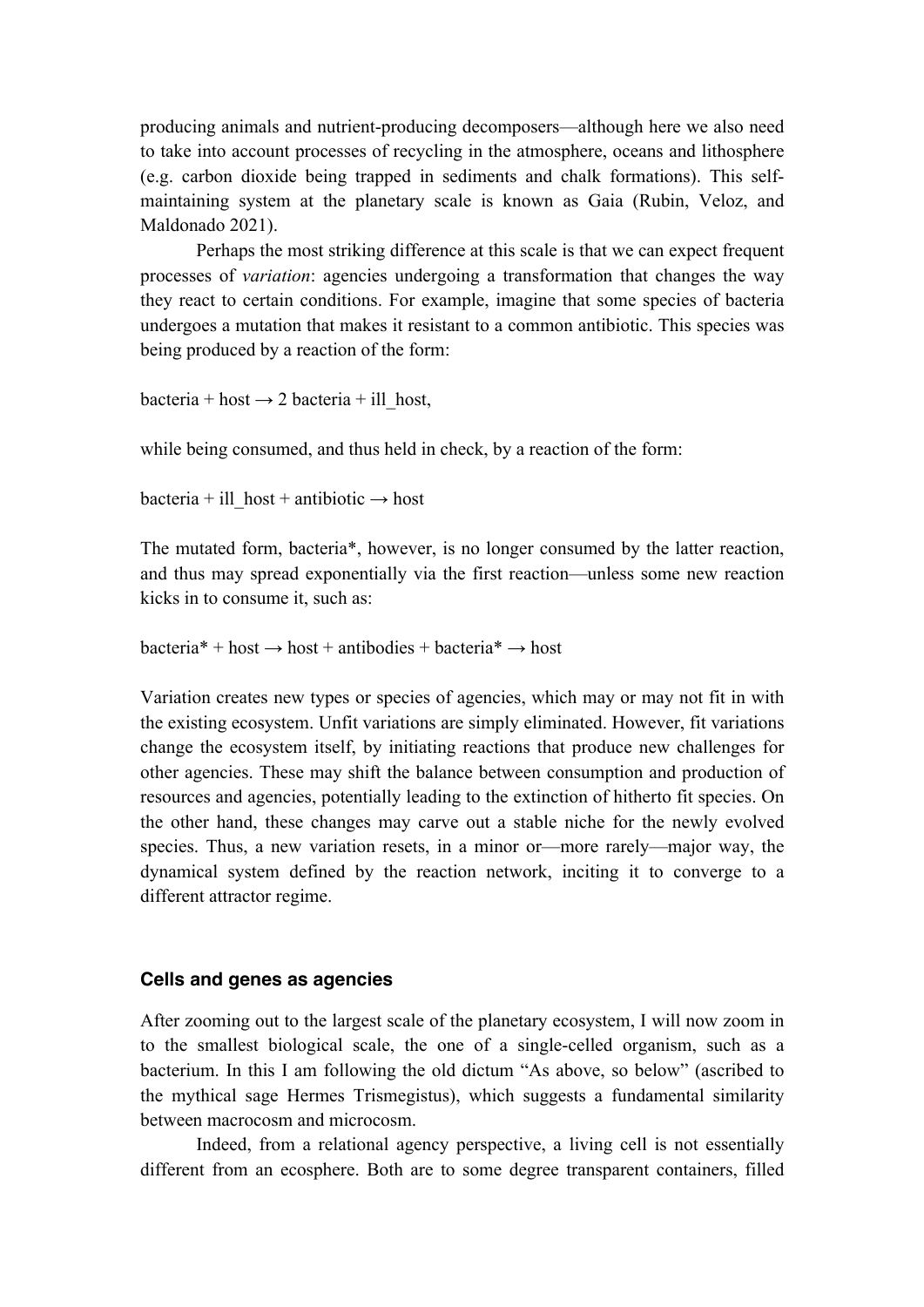with a diversity of interacting "molecules" or "species" that are continually being consumed and produced, together forming a self-maintaining, closed network of reactions. Thus, the overall system is *autopoietic*, i.e. self-producing (Heylighen, Beigi, and Veloz 2015; Mingers 1994; Razeto-Barry 2012). The complex, branching cycles of consumption and production reactions constitute the cell's *metabolism*. While we as yet do not know all the reactions in a bacterial cell's metabolism, those parts we do know, such as E. coli's sugar metabolism, are easily modeled as chemical organizations (Centler et al. 2007).

In the cell, the role of the resources is played by "passive" molecules, such as glucose, ATP and oxygen, which are consumed and produced by reactions in order to harness energy or build components. The role of the agencies is played by the enzymes, which catalyze and thus enable most of these reactions. Yet, the enzymes themselves are the product of more complex gene-expressing processes, which read a coding sequence of DNA and translate it into the right enzyme. As long as the cell does not divide, the DNA itself is invariant, i.e. neither produced nor consumed. That allows it to function as a dependable memory for the cell, storing the "knowledge" about which actions (enzyme-catalyzed reactions) to perform in order to deal with various conditions (presence or absence of particular molecules in the cell).

For example, the antibiotic-resistant bacterium may have acquired a piece of DNA that codes for an antibiotic-neutralizing enzyme. The entry of the antibiotic into the cell then functions as a triggering condition to express that stretch of DNA into the corresponding enzyme. That enables a reaction that consumes the antibiotic, transforming it into a molecule that is no longer toxic for the cell.

From this perspective, the genes in a cell are functionally similar to the different agencies in a self-maintaining ecosystem. The reactions they trigger must be coordinated or mutually adapted, so that the one produces what the others consume, and the system as a whole remains in balance—while being quick to adjust to fluctuations in the concentrations of the different molecular "species", or to the entry of food molecules that must be consumed or toxins that must be neutralized. That means that for a cell to survive, its genes must efficiently cooperate, forming a synergetic whole where everything needed by one process is produced by one or more other processes, and vice versa. Note that these processes generally include reactions that transport resources into the cell, and waste out of the cell. Therefore, the system is not closed in the thermodynamic sense, only in the organizational sense.

From a "selfish gene" perspective (Dawkins 2006), it is not obvious to explain how all these agencies would have learned to cooperate. From a relational agency perspective, on the other hand, inputs and outputs of the different agencies will eventually adjust to each other, albeit that some of the agencies may be eliminated in the process—as illustrated by the ecosystem in a jar where some of the organisms do not survive. The remaining ones can be viewed as cooperative, since it is through their on-going contributions that the overall, autopoietic system is maintained. Note that this conclusion is not in contradiction with the selfish gene perspective, which sees genes shared by an organism as being "in the same boat" (Dawkins 2006)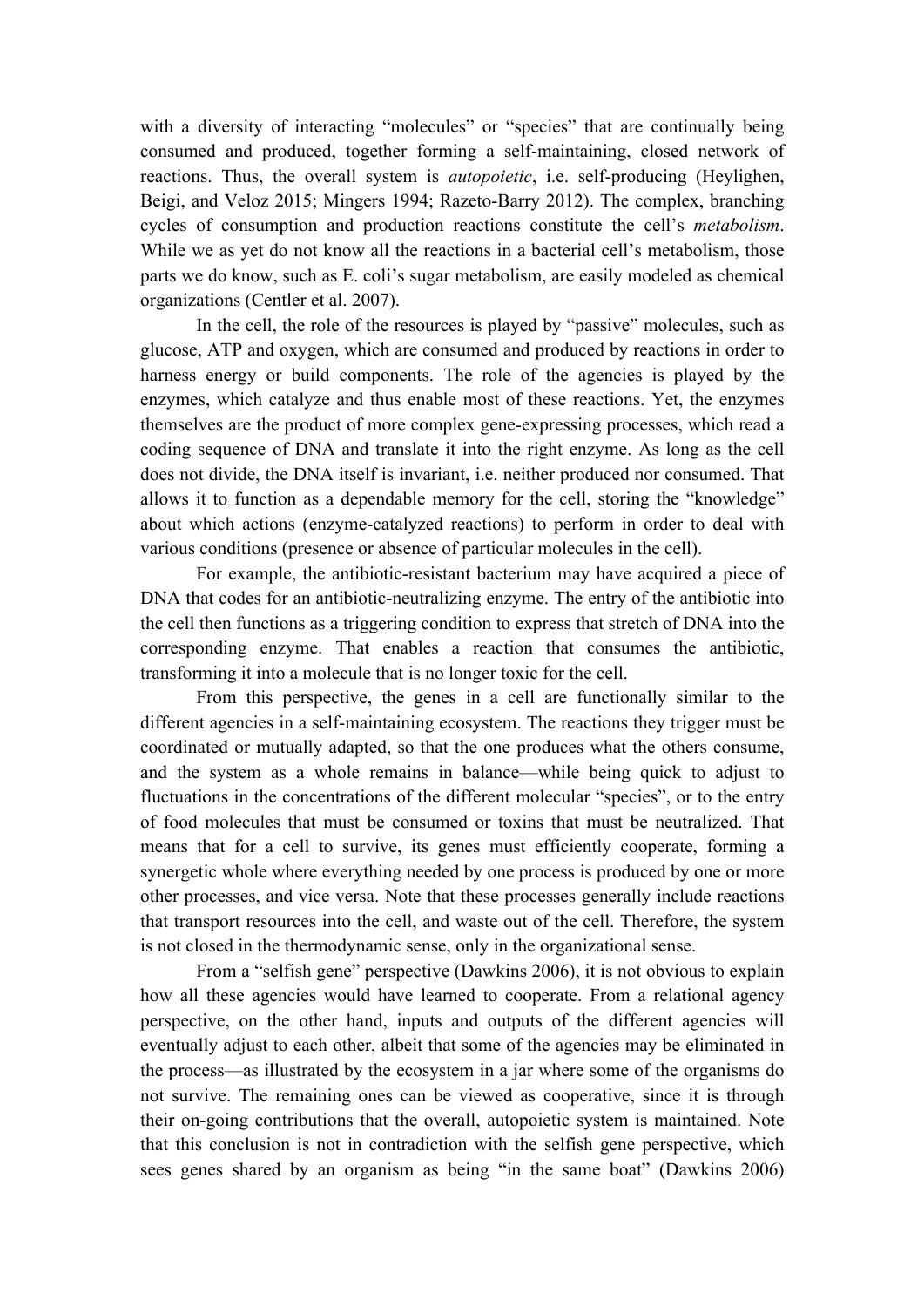(surviving or being eliminated together), and therefore forced by natural selection to work together effectively. What the reaction network model adds is a mechanism clarifying what "working together" precisely means, and how such an arrangement can evolve.

What the cell example further adds to the one of a self-maintaining ecosystem is that the cellular organization produces its own boundary, the cell membrane. This membrane is semi-permeable: it allows "food" molecules to enter, and "waste" molecules to exit, but otherwise protects the self-producing metabolism from external molecules that may interfere with its reactions. That makes the autopoietic organization more robust or resilient (Veloz et al. 2022), and therefore less dependent on outside conditions, i.e. more autonomous. Its implicit goal is self-maintenance (and eventual replication). Therefore, we can view the cell as a whole as an agency in its own right, a "super-agency" consisting of genes and enzymes as "sub-agencies" that control its internal metabolism. This agency acts on its environment by transforming certain available inputs into outputs that change the environmental situation. If we use a unicellular alga as an example, we are back to the reaction that started this series of examples:

 $a\log a$  + light + CO<sub>2</sub> + nutrients  $\rightarrow$  2 alga + O<sub>2</sub>

This shows that the relational agency ontology, with its formalization in terms of reaction networks and Chemical Organization Theory, is applicable at all levels of life, from molecules to the planetary ecosystem.

# **An extended evolutionary synthesis?**

I have presented a first sketch of a new framework that can help us to understand complex, interacting processes and the systems they produce. This framework functions both on the conceptual level and on the level of formal descriptions that can be investigated mathematically and through computer simulation. Because these descriptions start from the very general concepts of conditions and actions, they do not a priori distinguish between microscopic processes (such as reactions between molecules) and macroscopic processes (such as interactions between biological species and their environments). That makes them in principle very widely applicable, and thus potentially able to unify disparate fields (Heylighen, Beigi, and Veloz 2015; Veloz and Razeto-Barry 2017), both inside and outside biology. Let us here examine whether such a framework could support an extended evolutionary synthesis, whose divergent strands I sketched in the introduction.

First, the relational agency framework embraces *self-organization* from the very beginning: following the lead of Ashby, it sees the self-organization of a complex system as the mutual adaptation of the components of that system so as to develop a self-maintaining network of relationships. Thus, self-organization provides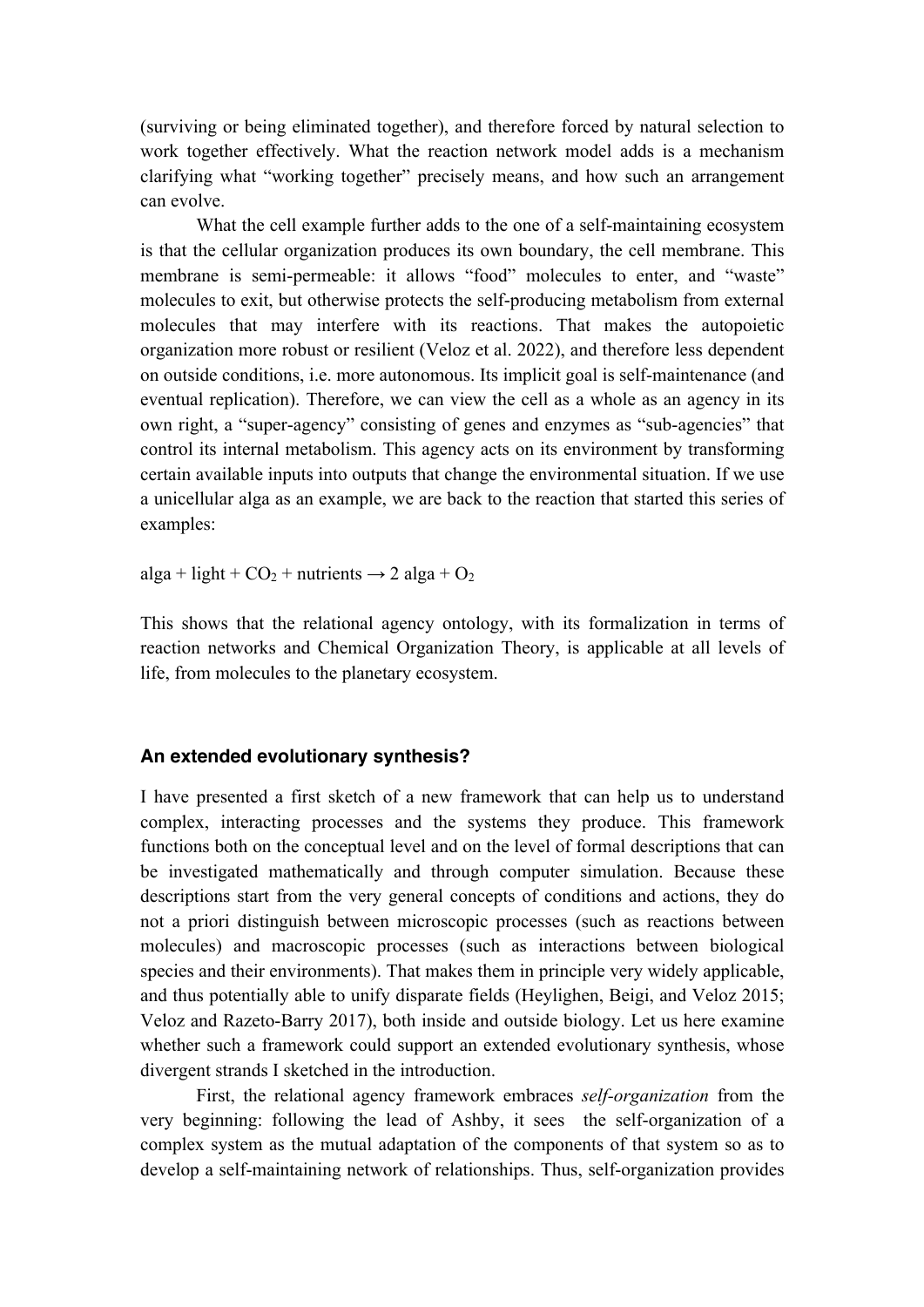the system with "order for free", as Kauffman has called it, i.e. without need for selection by the environment to produce such order (Kauffman 1993). Yet, we should note that self-organization does imply a form of *internal selection,* in the sense that agencies or resources that do not manage to adapt to the rest of the emerging organization are eliminated. Moreover, of all the possible dynamical arrangements of reactions only the self-maintaining organizations survive for the long term. The resulting mutually dependent reaction networks form the main focus of *systems biology*, an approach that examines how processes within an organism work together to keep the metabolism going.

From the perspective of relational agency, evolution is always *co-evolution*: there is no a priori distinction between the system that is evolving and the environment to which the system has to adapt. Indeed, an environment consists itself of agencies that are trying to adapt to the environment created by all the others. Thus, adaptation in the one will in general challenge the others to adapt as well, potentially triggering a cascade of propagating challenges and concomitant adaptations. These processes of adaptation are in general not passive, but active: an agency intervenes in its environment by consuming inputs and producing outputs, thus changing the conditions for itself and others. These actions are not just mechanical responses to external forces, but directed at the internal goal of self-maintenance. The reason is that agencies whose actions were not effective in safeguarding the continuation of their organization have simply been eliminated by natural selection. Therefore, the remaining agencies are goal-directed or *teleonomic*: their repertoire of conditionaction rules is such that a wide variety of initial conditions is made to converge to the same attractor regime of self-maintenance (Heylighen 2022; Mossio and Bich 2017). The short-term effect of these actions is to neutralize perturbations that make the agency deviate from its autopoietic regime. The long-term effect is to reshape the environment so that its conditions make self-maintenance easier—in other words, to *construct a niche* for the organization.

Another long-term effect is to establish dependable relationships with the other agencies in the co-evolving network. These relations are ideally *synergetic*: the agencies mobilize more resources for their continuing self-maintenance together, i.e. in interaction, than they would have done when acting on their own. This synergy results from self-maintenance at the level of the collective organization, where some agencies produce what others consume, and vice-versa. Thus, the agencies live in *symbiosis*, being to some degree dependent on each other's activities. This symbiosis is not necessarily mutualistic, but can encompass parasite-host or predator-prey type relationships, where one species grows at the expense of another species—like in the example of shrimp consuming algae. The synergy in a self-maintaining reaction network does not require consumption to be immediately repaid by production. The contribution of the consumer (e.g. shrimp) to the producer (e.g. algae) can be indirect, via a branching pathway that involves several intervening agencies (e.g. bacteria) and their products (e.g. nutrients).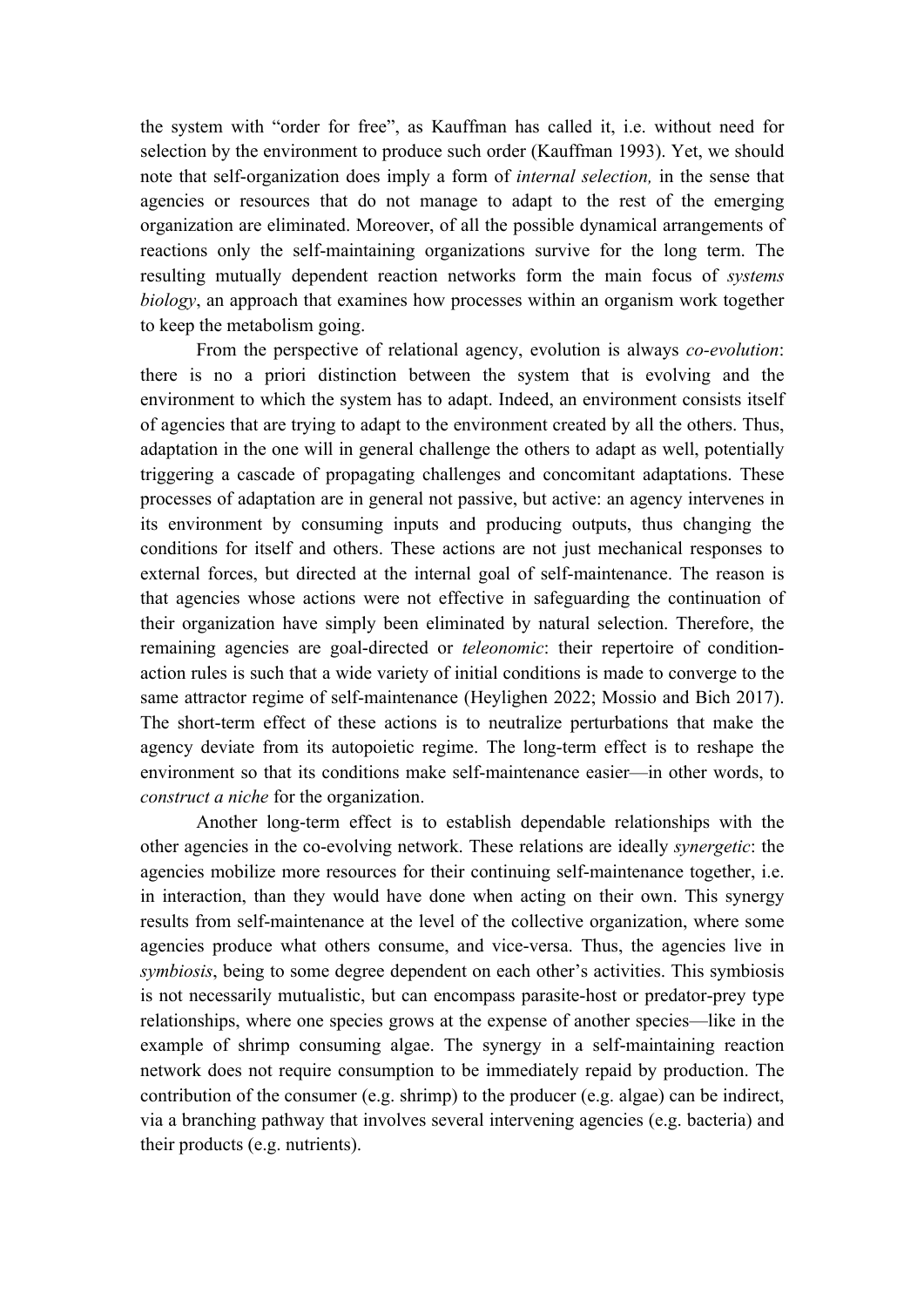When the system of relationships becomes so strong that an agency no longer can afford to survive without it, the self-maintaining network starts to behave like an individual agency rather than a group of collaborating agencies. In this way, agencies become integrated into a super-agency. If this agency is localized within a clear boundary, it forms an agent. When such a super-agent is constituted of organisms that belong to different species, the process is called *symbiogenesis*: the generation of a new type of organism by the integration of symbiotically living organisms. When they belong to the same type or species, the process is called an *evolutionary transition*. For example, cells can develop more synergetic relations by specializing in complementary functions, such as somatic versus reproductive, thus forming a differentiated, multicellular organism. Since self-maintenance can succeed or fail as well for the super-agent as for its constituent agencies, there is now selection at both levels. Thus, there is a continuing pressure for *evolution at multiple levels* to produce condition-action rules that make the respective agencies fitter.

I have not as yet touched on the more complicated issue of ontogenetic *development*, i.e. the process during which the cells of a growing embryo differentiate into various tissues and organs. Kauffman's influential work on self-organization and selection in evolution attempted to understand the role of genetic regulatory networks in guiding this differentiation (Kauffman 1993). He modeled these networks as random Boolean networks, because that made it easy to simulate their self-organizing dynamics. This dynamics has multiple attractors. These can be interpreted as different cell types characterized by different combinations of genes being "on" (expressed, active) or "off" (silent). Development can then be understood as a process in which different cells spread out across the different valleys of their epigenetic landscape (Baedke 2013), so as to end up in their respective attractors.

It seems likely that random Boolean networks can be expressed in the same language of reaction networks that we have been using to describe elementary processes. This language is actually richer, because it can deal not only with Boolean (binary) variables, but also with concentrations expressed as real numbers. Therefore, it may well provide a more realistic model of the networks that are formed by genes, functioning as agencies, that regulate reactions and each other's activities via enzymes. There is no reason to assume that the attractor landscape formed by the different self-maintaining "chemical organizations" in such a reaction network would be any less rich than the one characterizing a random Boolean network. Thus, it seems as if the relational agency paradigm holds the potential to model the selforganizing evolution of not just cells and ecosystems, but of multicellular organisms and their development.

# **Conclusion**

While the theory of evolution is fundamentally about change, it is remarkable how much the standard version of it, neo-Darwinism, is focused on static entities: genes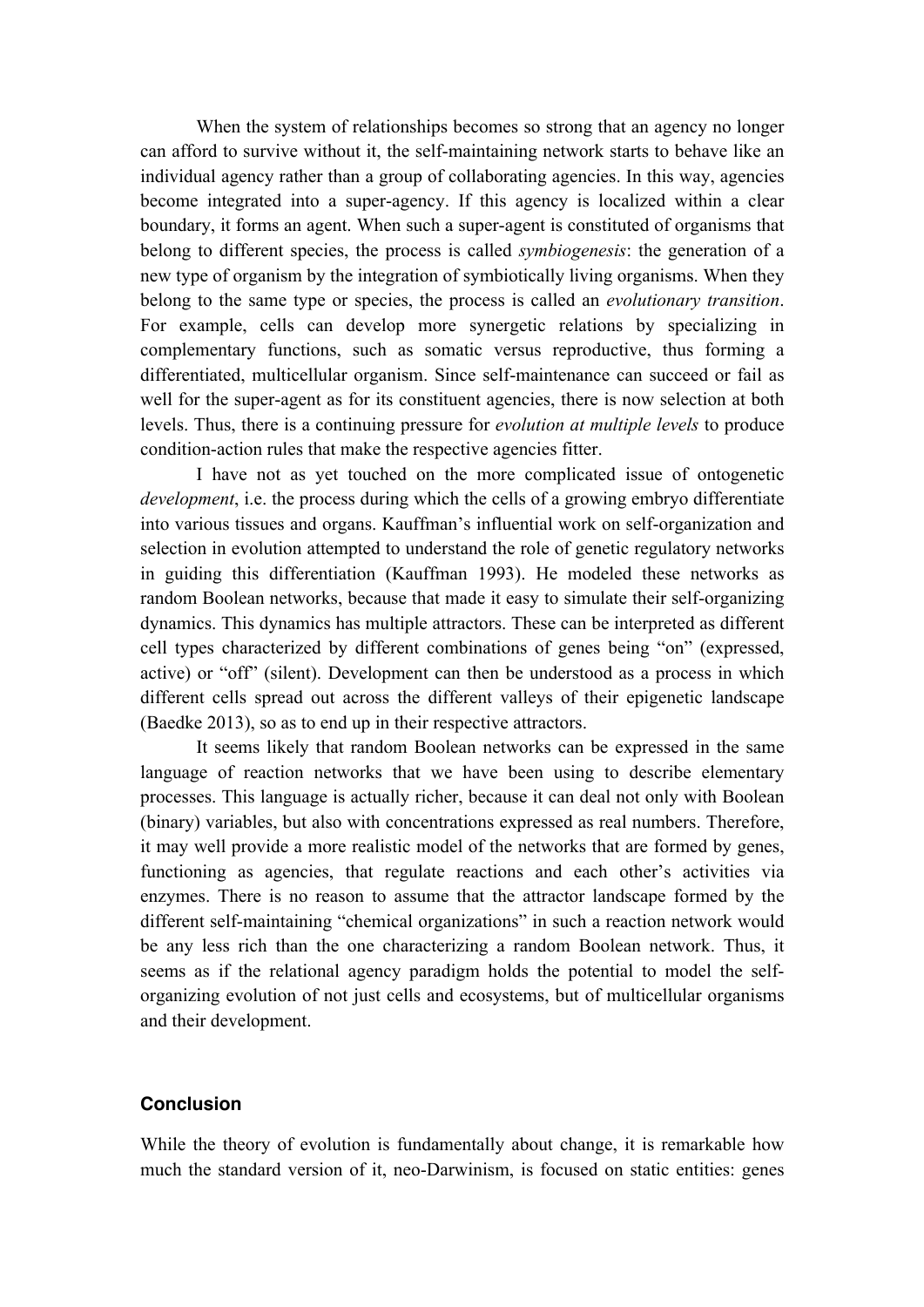and environments. In that respect, it is not different from other scientific theories of change, such as Newtonian mechanics. That is because all these theories ultimately derive from an ontology dating back to Aristotle, which sees invariant objects as the most fundamental constituents of reality (Walsh 2018). Change, then, is nothing more than the movement of these objects through some abstract space defined by their variable properties, which is driven by external forces, such as gravity or natural selection. The advantage of that approach is that objects, their properties and the forces that drive them are easy to express in a precise, context-independent manner, allowing formal modeling.

Yet, there is an alternative ontology, of which the earliest incarnation is known as animism, but which I have here called *relational agency*. It sees the basic constituents of reality as elementary processes that define a network of interdependent agencies. Until recently, such process philosophy was hard to express in a precise manner. Therefore, it had little impact on scientific theory, which is still dominated by the object ontology. At present, however, approaches such as agent-based modeling and reaction networks have provided us with the beginnings of a formal language and method for computer simulation. This puts us in a position where we can start to develop an integrated theory of evolution that can deal with relational and agential processes.

An elementary reaction can be modeled as a condition-action rule, stating how a particular conjunction of conditions is transformed into some new conjunction of conditions. Such reactions form networks of causal dependencies, in the sense that the outcomes of certain reactions form the conditions or inputs that trigger further reactions. Some of these networks turn out to be self-maintaining, in the sense that everything consumed (removed) by some reaction in the network is produced again by some other reaction, thus keeping the assembly of reactions running. Such a closed, self-maintaining network has been defined mathematically as a "chemical organization" (Dittrich and Fenizio 2007). It provides a simple, formal model for some of the most fundamental phenomena that we associate with life: selforganization, autopoiesis, cells, organisms, symbiotic assemblies and ecosystems.

In each of these cases, we see a higher level of organization emerging from the mutual adaptation of processes at the lower level. Thus, a stable agency, such as a cell, is in fact constituted by a self-perpetuating flux of reactions consuming and producing resources, such as molecules. This perspective, which sees stable wholes materialize out of processes, upends the one of the object ontology, which sees stable objects as primary and processes as secondary. Moreover, the reaction model defines a self-maintaining organization as fundamentally *autonomous*, initiating its own actions, rather than passively undergoing the effect of external forces. Thus, they are *teleonomic*, directed at the ultimate, intrinsic attractor of self-maintenance.

Of course, this does not mean that such organizations are independent of their environment. Even in the extreme case of the hermetically sealed ecosphere, thermodynamic constraints require an input of light and an output of heat. Thus, autonomous agencies must establish good relationships—i.e. dependable, synergetic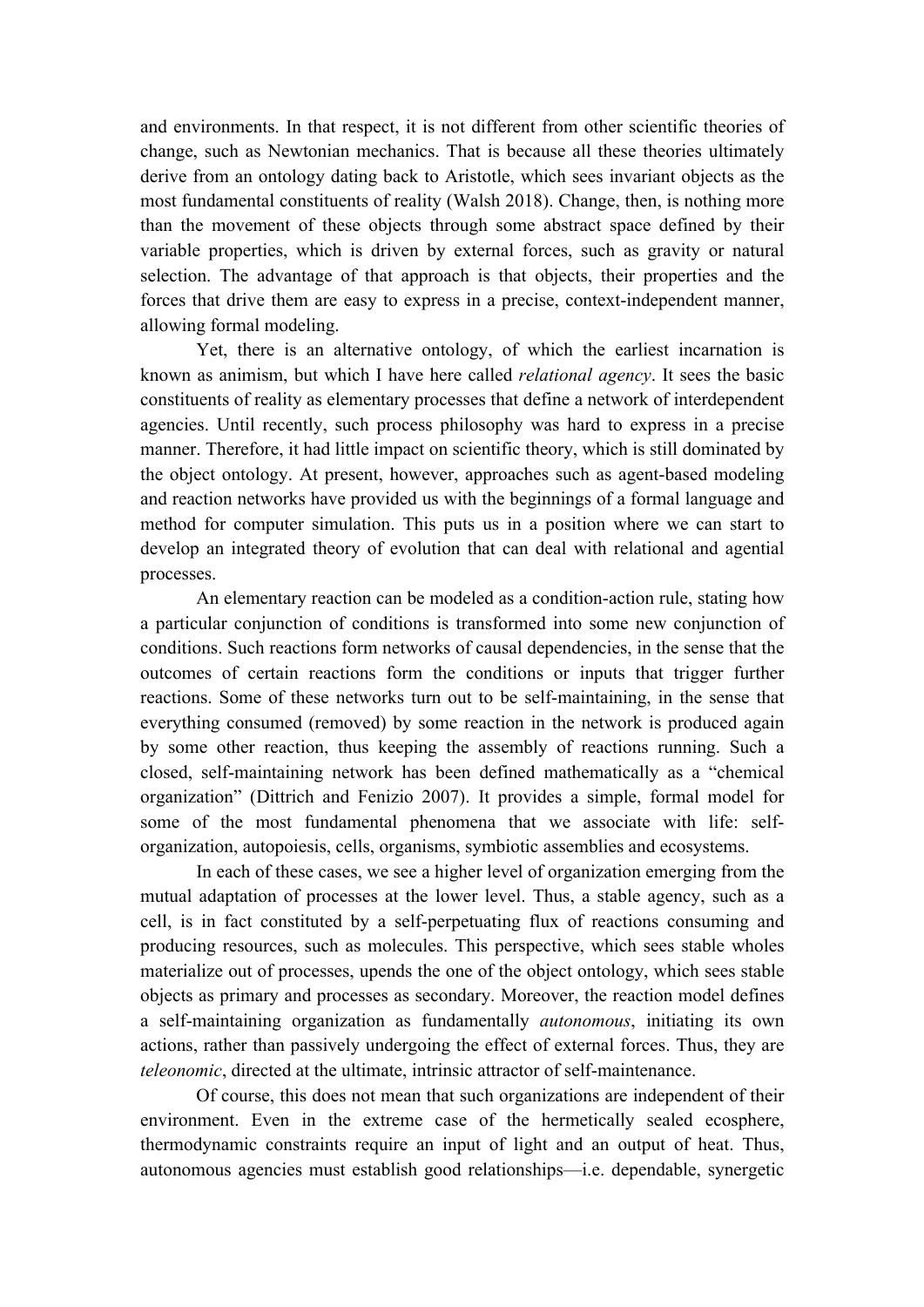exchanges of resources—with their environment, and the other agencies that it contains.

While Chemical Organization Theory is well defined mathematically and computationally, its applications to biology are as yet limited. These include a number of preliminary, yet inspiring, models of the origin of life (Hordijk, Steel, and Dittrich 2018), metabolism (Centler et al. 2007; 2008), endosymbiosis (Veloz and Flores 2021), and ecology (Veloz 2019). For the wider ontological framework of relational agency introduced in this paper, the applications are even sketchier, and by necessity laid out in very broad strokes. Still, I have argued that this framework may provide a foundation for the highly desired "extended evolutionary synthesis" that would replace the too reductionist neo-Darwinist paradigm. This synthetic theory would broaden the assumed one-way effect of the environment on the selection of genes to a complex network of interactions between agencies at multiple levels, from molecules via genes, cells, and organisms, to colonies, ecosystems, and ultimately the planet.

While the complexity of such an integrated picture of the evolutionary process may seem daunting, I have tried to show with examples that the reaction network formalism allows one to start with very simple models, which can then be gradually refined and made more complex and realistic. Thanks to the power of computers, even complex models should remain manageable, in the sense that it would be possible to analyze which subnetworks of reactions form self-maintaining agencies, and which resources or species are likely to be eliminated (Centler et al. 2008). Developing such more realistic models will of course require much further research. Yet, I hope to have shown that, at the conceptual level at least, the ontology of relational agency already throws a new light on many old problems, such as selforganization, autopoiesis, symbiosis, teleonomy and multi-level selection, thus offering us a first glimpse of an eventual synthetic theory. I hope it will not be considered too presumptuous of me to see grandeur in this relational view of life, which not only builds further on the one of Darwin, but extends its horizons in both downwards and upwards directions, from particles to planets.

# **Acknowledgments**

This research was funded by the John Templeton Foundation as part of the project "The Origins of Goal-Directedness" (grant ID61733), under its research program on "The Science of Purpose". I thank my VUB colleagues collaborating on this project (Veloz et al. 2022), and in particular Shima Beigi, Tomas Veloz and Evo Busseniers, for many inspiring discussions on the ideas presented here.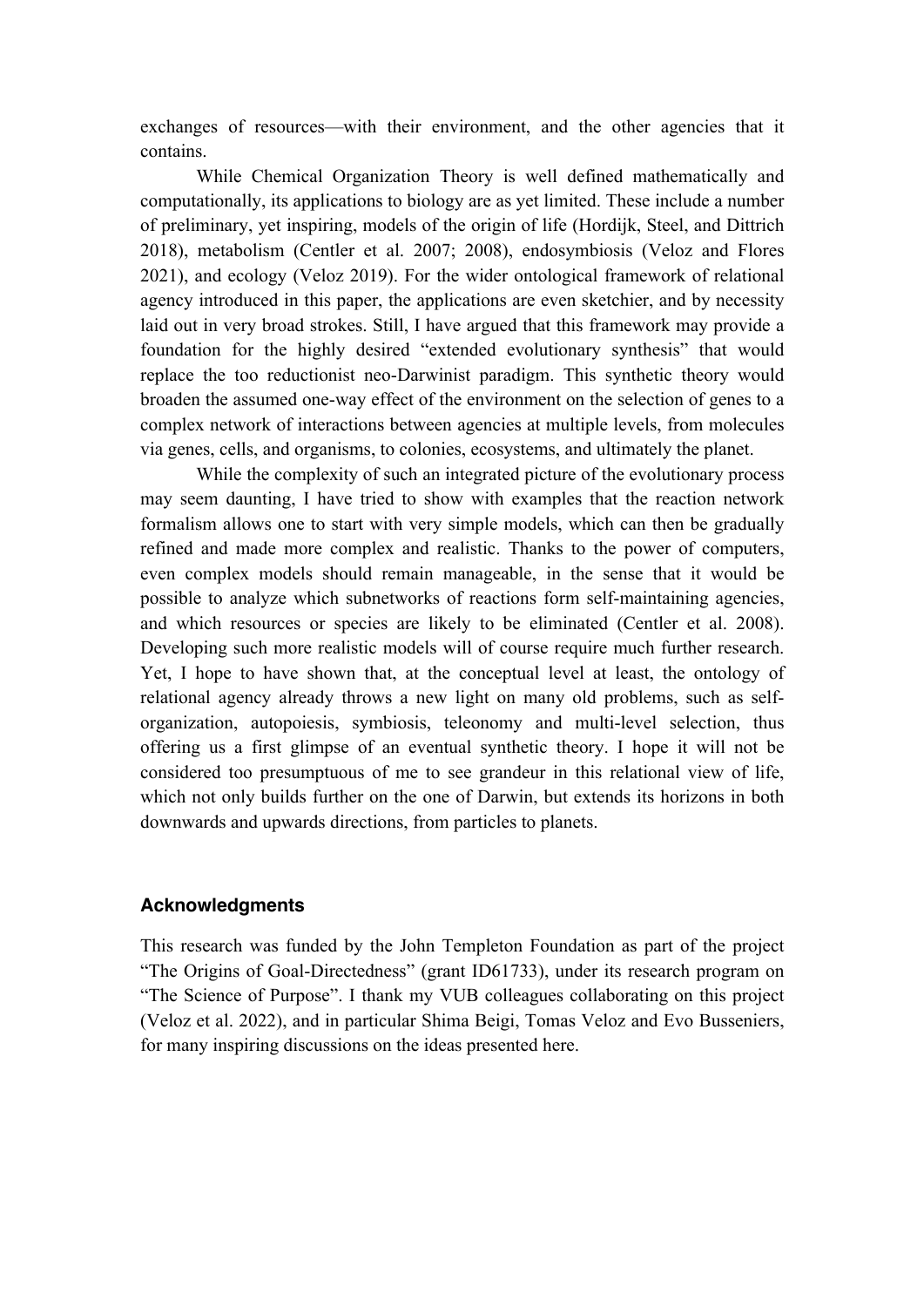#### **References**

Abram, David. 2010. *Becoming Animal: An Earthly Cosmology*. Knopf Doubleday Publishing Group.

. 2012. *The Spell of the Sensuous: Perception and Language in a More-Than-Human World*. Knopf Doubleday Publishing Group.

- Agafonov, Vladimir A., Vladimir V. Negrobov, and Abir U. Igamberdiev. 2021. "Symbiogenesis as a Driving Force of Evolution: The Legacy of Boris Kozo-Polyansky." *Biosystems* 199 (January): 104302. https://doi.org/10.1016/j.biosystems.2020.104302.
- Ashby, W. R. 1962. "Principles of the Self-Organizing System." In *Principles of Self-Organization*, edited by H. von Foerster and G. W. Zopf, 255–78. Pergamon Press. http://csis.pace.edu/~marchese/CS396x/Computing/Ashby.pdf.
- Astor-Aguilera, Miguel, and Graham Harvey. 2018. *Rethinking Relations and Animism: Personhood and Materiality*. Routledge.
- Baedke, Jan. 2013. "The Epigenetic Landscape in the Course of Time: Conrad Hal Waddington's Methodological Impact on the Life Sciences." *Studies in History and Philosophy of Science Part C: Studies in History and Philosophy of Biological and Biomedical Sciences* 44 (4, Part B): 756–73. https://doi.org/10.1016/j.shpsc.2013.06.001.
- Barad, Karen. 2003. "Posthumanist Performativity: Toward an Understanding of How Matter Comes to Matter." *Signs: Journal of Women in Culture and Society* 28 (3): 801–31.

Bateson, G. 2000. *Steps to an Ecology of Mind*. University of Chicago Press.

- Bickhard, Mark H. 2011. "Some Consequences (and Enablings) of Process Metaphysics." *Axiomathes* 21 (1): 3–32. https://doi.org/10.1007/s10516-010- 9130-z.
- Bird-David, Nurit. 1999. "'Animism' Revisited: Personhood, Environment, and Relational Epistemology." *Current Anthropology* 40 (S1): S67–91. https://doi.org/10.1086/200061.
- Bonabeau, E. 2002. "Agent-Based Modeling: Methods and Techniques for Simulating Human Systems." *Proceedings of the National Academy of Sciences* 99 (Suppl 3): 7280–87. https://doi.org/10.1073/pnas.082080899.
- Braidotti, Rosi. 2013. *The Posthuman*. John Wiley & Sons.
- Camazine, S., J. L Deneubourg, N. R Franks, J. Sneyd, G. Theraula, and E. Bonabeau. 2003. *Self-Organization in Biological Systems*. Princeton Univ Pr.
- Centler, Florian, Pietro Speroni di Fenizio, Naoki Matsumaru, and Peter Dittrich. 2007. "Chemical Organizations in the Central Sugar Metabolism of Escherichia Coli." In *Mathematical Modeling of Biological Systems, Volume I*, Escherichia Coli." In *Mathematical Modeling of Biological Systems, Volume I*, 105–19. Springer. http://link.springer.com/chapter/10.1007/978-0-8176-4558-8 10.
- Centler, Florian, C. Kaleta, P. S di Fenizio, and P. Dittrich. 2008. "Computing Chemical Organizations in Biological Networks." *Bioinformatics* 24 (14): 1611–18.
- Charlton, Bruce G. 2007. "Alienation, Recovered Animism and Altered States of Consciousness." *Medical Hypotheses* 68 (4): 727–31. https://doi.org/10.1016/j.mehy.2006.11.004.
- Corning, Peter A. 2003. *Nature's Magic: Synergy in Evolution and the Fate of Humankind*. Cambridge University Press Cambridge, UK.

———. 2022. "Teleonomy in Evolution: 'The Ghost in the Machine.'" In *Teleonomy in Evolution*. Vienna Series in Theoretical Biology. MIT Press.

Dawkins, Richard. 2006. *The Selfish Gene*. 3rd ed. Oxford University Press, USA.

- Dittrich, Peter, and Pietro Speroni di Fenizio. 2007. "Chemical Organisation Theory."<br>Bulletin of Mathematical Biology 69 (4): 1199–1231. *Bulletin of Mathematical Biology* 69 https://doi.org/10.1007/s11538-006-9130-8.
- Fábregas-Tejeda, Alejandro, and Francisco Vergara-Silva. 2018a. "Hierarchy Theory of Evolution and the Extended Evolutionary Synthesis: Some Epistemic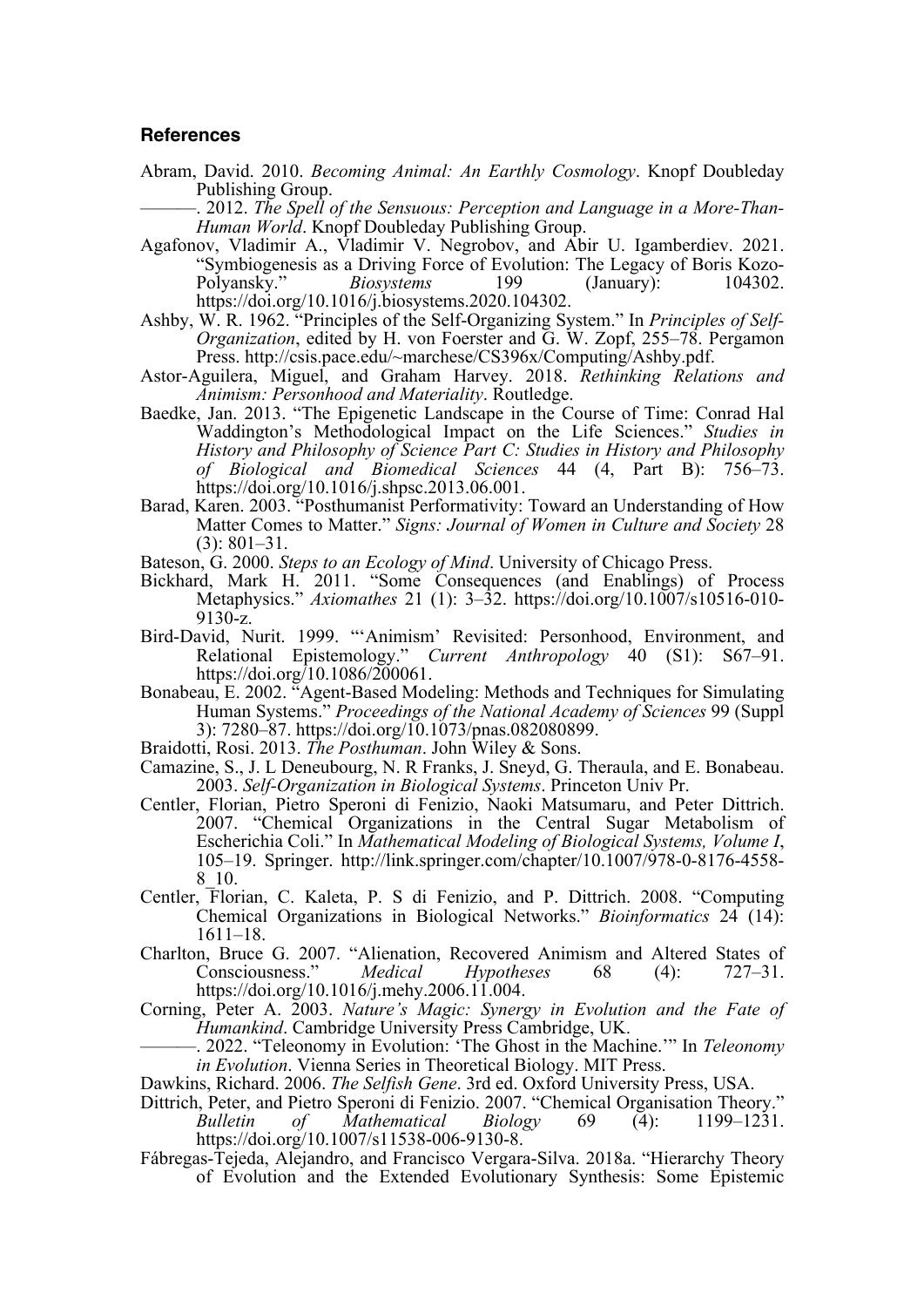Bridges, Some Conceptual Rifts." *Evolutionary Biology* 45 (2): 127–39.

- https://doi.org/10.1007/s11692-017-9438-3.<br>
 2018b. "The Emerging Structure of the Extended Evolutionary Synthesis: Where Does Evo-Devo Fit In?" *Theory in Biosciences* 137 (2): 169–84. https://doi.org/10.1007/s12064-018-0269-2.
- Ferber, J., O. Gutknecht, and F. Michel. 2004. "From Agents to Organizations: An Organizational View of Multi-Agent Systems." *Lecture Notes in Computer Science*, 214–30.
- Hartvigsen, G., A. Kinzig, and G. Peterson. 1998. "Complex Adaptive Systems: Use and Analysis of Complex Adaptive Systems in Ecosystem Science: Overview of Special Section." *Ecosystems* 1 (5): 427–30.

- Harvey, Graham. 2014. *The Handbook of Contemporary Animism*. Routledge. ———. 2019. "Animism and Ecology: Participating in the World Community." *The Ecological Citizen* 3 (1): 79–84.
- Heylighen, Francis. 1990. "Relational Closure: A Mathematical Concept for Distinction-Making and Complexity Analysis." In *In: Cybernetics and*
- *Systems '90, R. Trappl (Ed.), (World Science, Singapore), p. 335-342.* ———. 1999. "Advantages and Limitations of Formal Expression." *Foundations of Science* 4 (1): 25–56. https://doi.org/10.1023/A:1009686703349.<br>
- 2001. "The Science of Self-Organization and Adaptivity." In *The* 
	- *Encyclopedia of Life Support Systems*, 5:253–80. EOLSS Publishers Co Ltd. http://pespmc1.vub.ac.be/Papers/EOLSS-Self-Organiz.pdf.
- -. 2011. "Self-Organization of Complex, Intelligent Systems: An Action Ontology for Transdisciplinary Integration." Integral Review.<br>http://pespmc1.vub.ac.be/Papers/ECCO-paradigm.pdf.<br>-. 2012. "A Tale of Challenge, Adventure and Mystery: Towards an Agent-Based Unification of Narrative and Sci
- Working Papers 2012–06. ECCO. Brussels, Belgium: Vrije Universiteit Brussel. http://pcp.vub.ac.be/papers/TaleofAdventure.pdf.<br>- 2014. "Challenge Propagation: Towards a Theory of Distributed Intelligence
- and the Global Brain." *Spanda Journal* V (2): 51–63.<br>- 2016. "Stigmergy as a Universal Coordination Mechanism I: Definition and
- Components." *Cognitive Systems Research*, Special Issue of Cognitive Systems Research – Human-Human Stigmergy, 38 (June): 4–13. https://doi.org/10.1016/j.cogsys.2015.12.002.
- ———. 2019. "Entanglement, Symmetry Breaking and Collapse: Correspondences between Quantum and Self-Organizing Dynamics." *Foundations of Science*. http://134.184.131.111/Papers/QM-Complexity.pdf.
- . 2022. "The Meaning and Origin of Goal-Directedness: A Dynamical Systems Perspective." *Biological Journal of the Linnean Society* submitted.
- Heylighen, Francis, and Shima Beigi. 2018. "Mind Outside Brain: A Radically Non-Dualist Foundation for Distributed Cognition." In *Socially Extended Epistemology*, edited by Andy Clark, Spyridon Orestis Palermos, and Duncan Pritchard. Cxford University Press. https://doi.org/10.1093/oso/9780198801764.003.0005.
- Heylighen, Francis, Shima Beigi, and Tomas Veloz. 2015. "Chemical Organization Theory as a Modeling Framework for Self-Organization, Autopoiesis and Resilience." ECCO Working Papers 2015–01. http://pespmc1.vub.ac.be/Papers/COT-ApplicationSurvey-submit.pdf.
- Heylighen, Francis, P. Cilliers, and C. Gershenson. 2007. "Complexity and Philosophy." In *Complexity, Science and Society*, edited by J. Bogg and R. Geyer, 117–34. Oxford: Radcliffe Publishing, https://doi.org/10.1002/(SICI)1099-0526(199807/08)3:6<12::AID- CPLX2>3.0.CO;2-0.
- Heylighen, Francis, and J. M. Dewaele. 2002. "Variation in the Contextuality of Language: An Empirical Measure." *Foundations of Science* 7 (3): 293–340. https://doi.org/10.1023/A:1019661126744.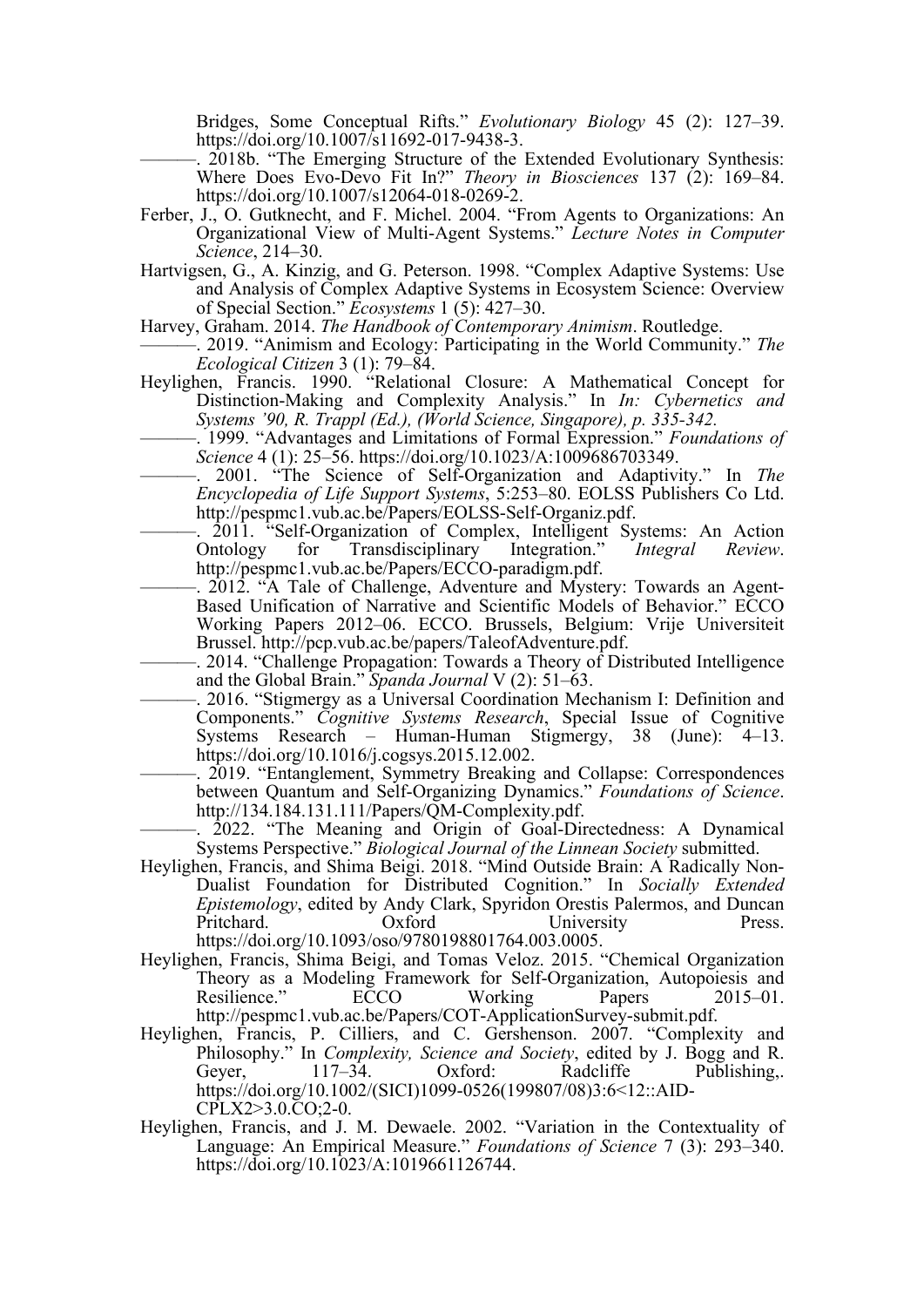- Holland, John H. 2012. *Signals and Boundaries: Building Blocks for Complex Adaptive Systems*. Cambridge, Mass: The MIT Press.
- Hordijk, Wim, Mike Steel, and Peter Dittrich. 2018. "Autocatalytic Sets and Chemical Organizations: Modeling Self-Sustaining Reaction Networks at the Origin of Life." *New Journal of Physics* 20 (1): 015011.
- Ingold, Tim. 2006. "Rethinking the Animate, Re-Animating Thought." *Ethnos* 71 (1): 9–20. https://doi.org/10.1080/00141840600603111.
- Kauffman, S. A. 1993. *The Origins of Order: Self-Organization and Selection in Evolution*. Vol. 209. Oxford University Press New York.
- Kuhlmann, Meinard. 2000. "Processes as Objects of Quantum Field Theory." *Faye et Al*, 365–88.
- Laland, Kevin N., Blake Matthews, and Marcus W. Feldman. 2016. "An Introduction to Niche Construction Theory." *Evolutionary Ecology* 30 (2): 191–202. https://doi.org/10.1007/s10682-016-9821-z.
- Laland, Kevin N., Tobias Uller, Marcus W. Feldman, Kim Sterelny, Gerd B. Müller, Armin Moczek, Eva Jablonka, and John Odling-Smee. 2015. "The Extended Evolutionary Synthesis: Its Structure, Assumptions and Predictions." *Proceedings of the Royal Society B: Biological Sciences* 282 (1813): 20151019.
- Latour, Bruno. 1996. "On Actor-Network Theory: A Few Clarifications." *Soziale Welt*, 369–81.
- Lyman, R. Lee. 2004. "The Concept of Equifinality in Taphonomy." *Journal of Taphonomy* 2 (1): 15–26.
- Macal, C. M., and M. J. North. 2010. "Tutorial on Agent-Based Modelling and Simulation." *Journal of Simulation* 4 (3): 151–62.
- Marmodoro, Anna, and David Yates. 2016. *The Metaphysics of Relations*. Oxford University Press.
- Maynard Smith, John, and Eors Szathmáry. 1997. *The Major Transitions in Evolution*. Oxford University Press, USA.
- Mayr, Ernst. 1974. "Teleological and Teleonomic, a New Analysis." In *Methodological and Historical Essays in the Natural and Social Sciences*, edited by Robert S. Cohen and Marx W. Wartofsky, 91–117. Boston Studies in the Philosophy of Science. Dordrecht: Springer Netherlands. https://doi.org/10.1007/978-94-010-2128-9\_6.
- Mayr, Ernst, and William B. Provine. 1980. *The Evolutionary Synthesis*. Vol. 231. Cambridge, MA: Harvard University Press.
- Miller, John H., and Scott E. Page. 2007. *Complex Adaptive Systems: An Introduction to Computational Models of Social Life*. Princeton, N.J: Princeton University Press.
- Milonni, Peter W. 2013. *The Quantum Vacuum: An Introduction to Quantum Electrodynamics*. Boston: Academic Press.
- Mingers, John. 1994. *Self-Producing Systems: Implications and Applications of Autopoiesis*. Springer Science & Business Media.
- Mossio, Matteo, and Leonardo Bich. 2017. "What Makes Biological Organisation Teleological?" *Synthese* 194 (4): 1089–1114. https://doi.org/10.1007/s11229- 014-0594-z.
- Müller, Gerd B. 2007. "Evo–Devo: Extending the Evolutionary Synthesis." *Nature Reviews Genetics* 8 (12): 943–49. https://doi.org/10.1038/nrg2219.
- Okasha, Samir. 2005. "Multilevel Selection and the Major Transitions in Evolution." *Philosophy of Science* 72 (5): 1013–25. https://doi.org/10.1086/508102.
- Palsson, Bernhard. 2015. *Systems Biology*. Cambridge University Press.
- Peter, Stephan, and Peter Dittrich. 2011. "On the Relation between Organizations and Limit Sets in Chemical Reaction Systems." *Advances in Complex Systems* 14 (01): 77–96. https://doi.org/10.1142/S0219525911002895.
- Pigliucci, Massimo, and Gerd B. Müller. 2010. "Elements of an Extended Evolutionary Synthesis." In *Evolution—the Extended Synthesis*. The MIT Press. https://doi.org/10.7551/mitpress/9780262513678.003.0001.